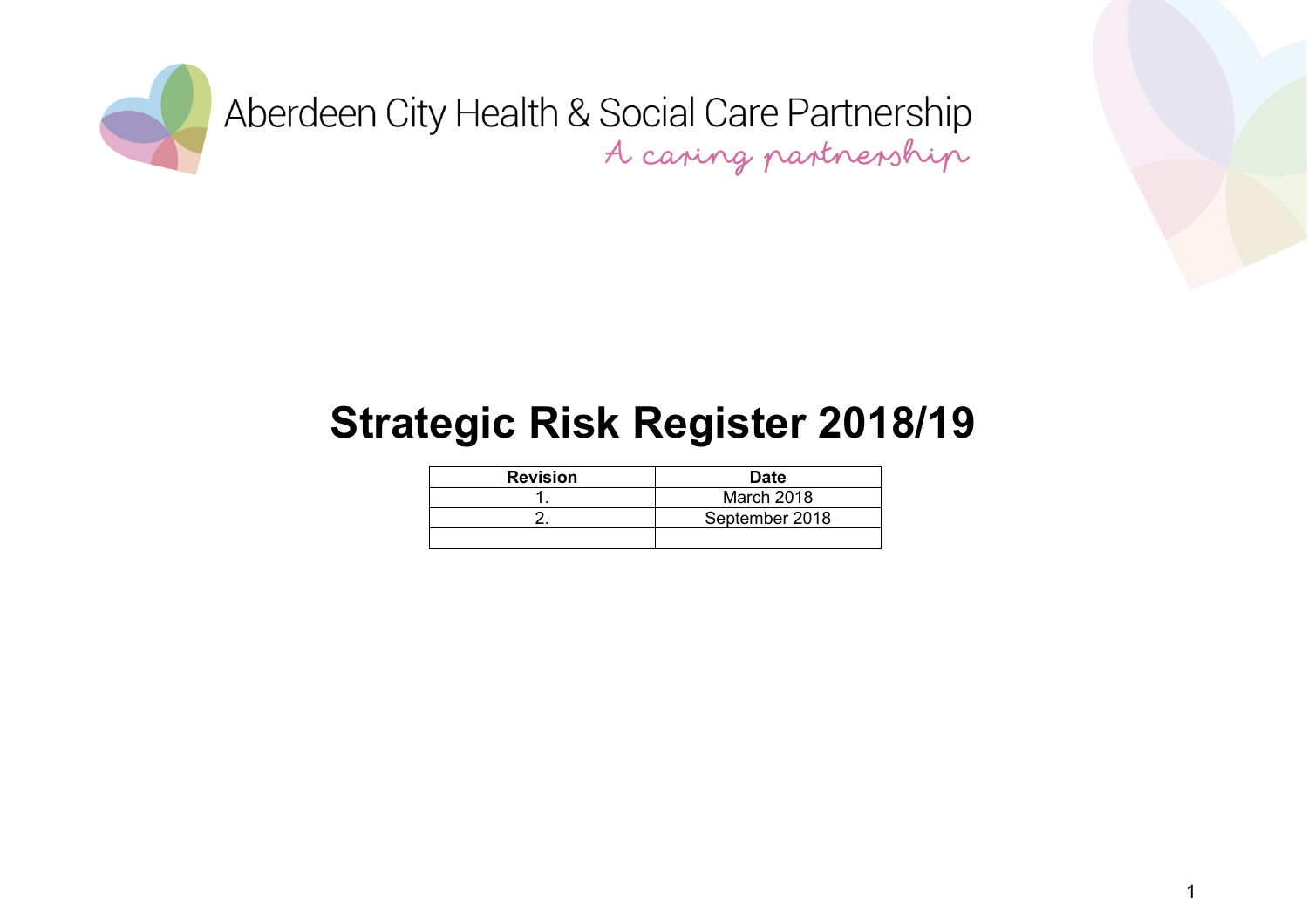

#### **Introduction & Background**

This document is made publicly available on our website, in order to help stakeholders (including members of the public) understand the challenges currently facing health and social care in Aberdeen.

This is the strategic risk register for the Aberdeen City Integration Joint Board, which lays the foundation for the development of work to prevent, mitigate respond to and recover from the recorded risks against the delivery of its strategic plan.

Just because a risk is included in the Strategic Risk Register does not mean that it will happen, or that the impact would necessarily be as serious as the description provided.

More information can be found in the Board Assurance and Escalation Framework and the Risk Appetite Statement.

| <b>Risk Rating</b>   | Low             | Medium    | <b>High</b> | <b>Very High</b> |
|----------------------|-----------------|-----------|-------------|------------------|
|                      |                 |           |             |                  |
| <b>Risk Movement</b> | <b>Decrease</b> | No Change | Increase    |                  |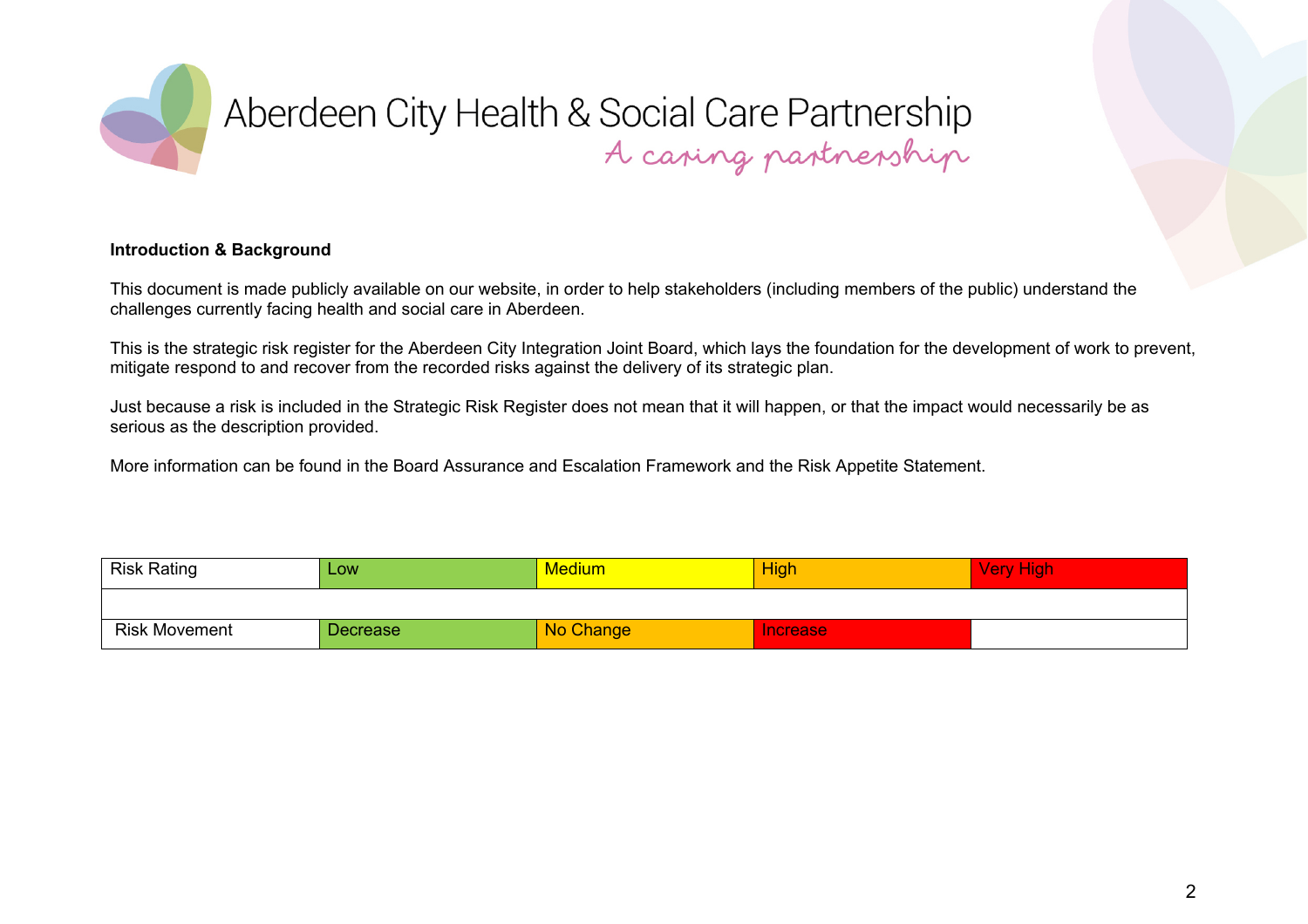

| <b>Level of Risk</b> | <b>Risk Tolerance</b>                                                                                                                                                                                                                                                                                                                                                                                                                                                                                                         |
|----------------------|-------------------------------------------------------------------------------------------------------------------------------------------------------------------------------------------------------------------------------------------------------------------------------------------------------------------------------------------------------------------------------------------------------------------------------------------------------------------------------------------------------------------------------|
| Low                  | Acceptable level of risk. No additional controls are required but any existing risk controls or contingency plans should be documented.<br>Chief Officers/Managers/Risk Owners should review these risks applying the minimum review table within the risk register process document to assess whether these continue to be effective.                                                                                                                                                                                        |
| <b>Medium</b>        | Acceptable level of risk exposure subject to regular active monitoring measures by Managers/Risk Owners. Where appropriate further action shall be taken to reduce the risk but the cost of control<br>will probably be modest. Managers/Risk Owners shall document that the risk controls or contingency plans are effective.<br>Chief Officers/Managers/Risk Owners should review these risks applying the minimum review table within the risk register process document to assess whether these continue to be effective. |
|                      | Relevant Chief Officers/Managers/Directors/Assurance Committees will periodically seek assurance that these continue to be effective.                                                                                                                                                                                                                                                                                                                                                                                         |
|                      | Further action should be taken to mitigate/reduce/control the risk, possibly urgently and possibly requiring significant resources. Chief Officers/Managers/Risk Owners must document that the risk<br>controls or contingency plans are effective. Managers/Risk Owners should review these risks applying the minimum review table within the risk register process document to assess whether these<br>continue to be effective.                                                                                           |
| <b>High</b>          | Relevant Chief Officers/Managers/Directors/Executive and Assurance Committees will periodically seek assurance that these continue to be effective and confirm that it is not reasonably<br>practicable to do more. The IJB's may wish to seek assurance that risks of this level are being effectively managed.                                                                                                                                                                                                              |
|                      | However the IJB's may wish to accept high risks that may result in reputation damage, financial loss or exposure, major breakdown in information system or information integrity, significant<br>incidents(s) of regulatory non-compliance, potential risk of injury to staff and public                                                                                                                                                                                                                                      |
|                      | Unacceptable level of risk exposure that requires urgent and potentially immediate corrective action to be taken. Relevant Chief Officer/Managers/Directors/Executive and Assurance Committees<br>should be informed explicitly by the relevant Managers/Risk Owners.                                                                                                                                                                                                                                                         |
| <b>Very High</b>     | Managers/Risk Owners should review these risks applying the minimum review table within the risk register process document to assess whether these continue to be effective.                                                                                                                                                                                                                                                                                                                                                  |
|                      | The IJB's will seek assurance that risks of this level are being effectively managed.                                                                                                                                                                                                                                                                                                                                                                                                                                         |
|                      | However the IJB's may wish to accept opportunities that have an inherent very high risk that may result in reputation damage, financial loss or exposure, major breakdown in information system or<br>information integrity, significant incidents(s) of regulatory non-compliance, potential risk of injury to staff and public                                                                                                                                                                                              |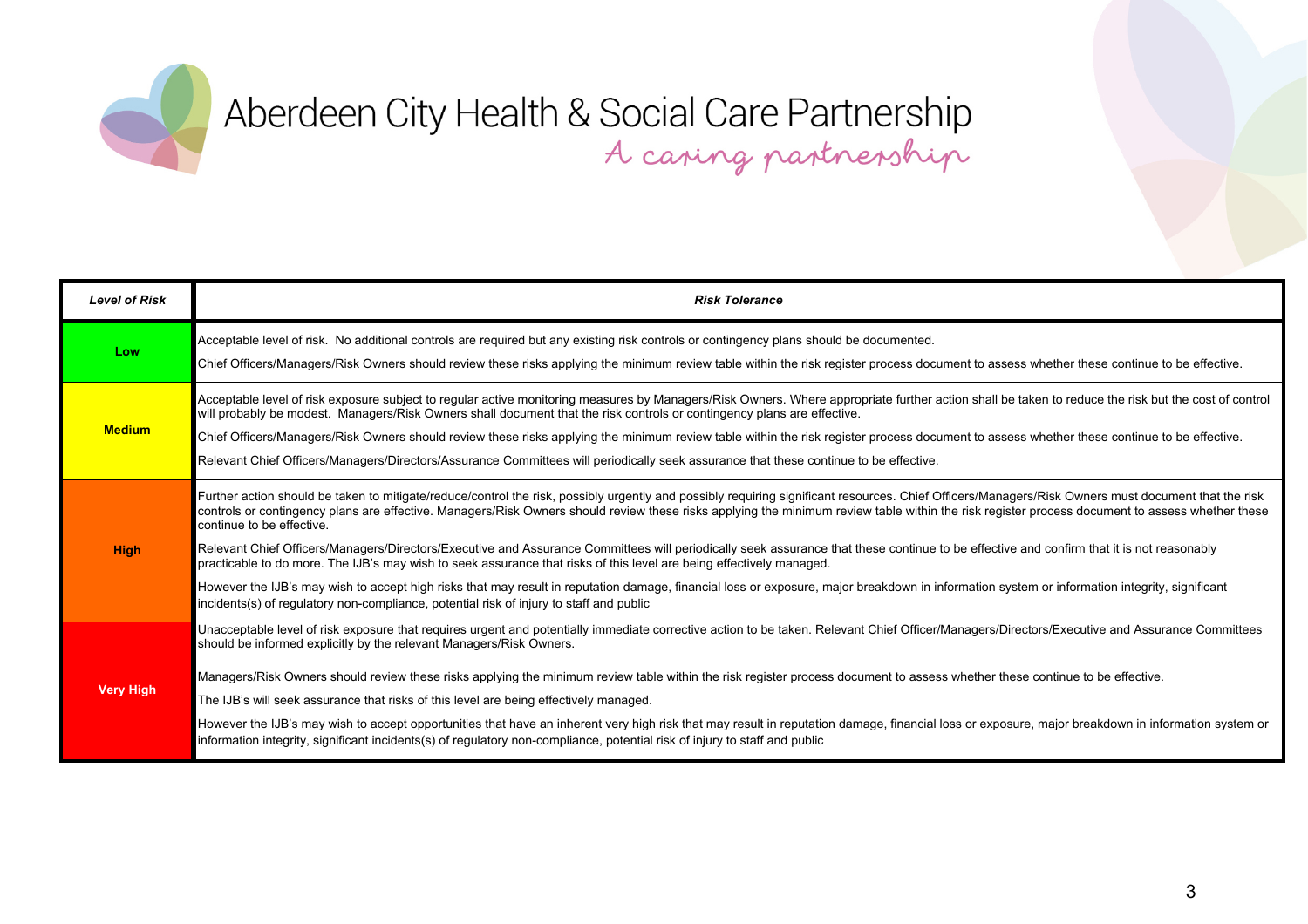

#### **Risk Summary:**

|                | There is a risk of significant market failure in Aberdeen City:                                                                                                                                                                                                                                                                                                   |               |
|----------------|-------------------------------------------------------------------------------------------------------------------------------------------------------------------------------------------------------------------------------------------------------------------------------------------------------------------------------------------------------------------|---------------|
|                | a. Adult Social Care                                                                                                                                                                                                                                                                                                                                              | <b>High</b>   |
|                | b. General Practice Services                                                                                                                                                                                                                                                                                                                                      | <b>High</b>   |
| $2^{\circ}$    | There is a risk of financial failure, that demand outstrips budget and IJB cannot deliver on priorities, statutory work, and<br>projects an overspend.                                                                                                                                                                                                            | <b>High</b>   |
| 3 <sup>1</sup> | There is a risk that the outcomes expected from hosted services are not delivered and that the IJB does not identify non-<br>performance in through its systems. This risk relates to services that Aberdeen IJB hosts on behalf of Moray and<br>Aberdeenshire, and those hosted by those IJBs and delivered on behalf of Aberdeen City.                          | <b>High</b>   |
| 4              | There is a risk that relationship arrangements between the IJB and its partner organisations (Aberdeen City Council & NHS<br>Grampian) are not managed to maximise the full potentials of integrated & collaborative working. This risk covers the<br>arrangements between partner organisations in areas such as governance; corporate service; and performance. | <b>Medium</b> |
| 5 <sup>5</sup> | There is a risk that the IJB, and the services that it directs and has operational oversight of, fail to meet both performance<br>standards/outcomes as set by regulatory bodies and those locally-determined performance standards as set by the board<br>itself. This may result in harm or risk of harm to people.                                             | <b>Medium</b> |
| 6              | There is a risk of reputational damage to the IJB and its partner organisations resulting from complexity of function, delegation<br>and delivery of services across health and social care                                                                                                                                                                       | <b>Medium</b> |
| 7              | Failure to deliver transformation at a pace or scale required by the demographic and financial pressures in the system                                                                                                                                                                                                                                            | <b>High</b>   |
| 8              | There is a risk that the IJB does not maximise the opportunities offered by locality working                                                                                                                                                                                                                                                                      | <b>High</b>   |
| 9              | There is a risk of failure to recruit and that workforce planning across the Partnership is not sophisticated enough to maintain<br>future service deliver                                                                                                                                                                                                        | <b>High</b>   |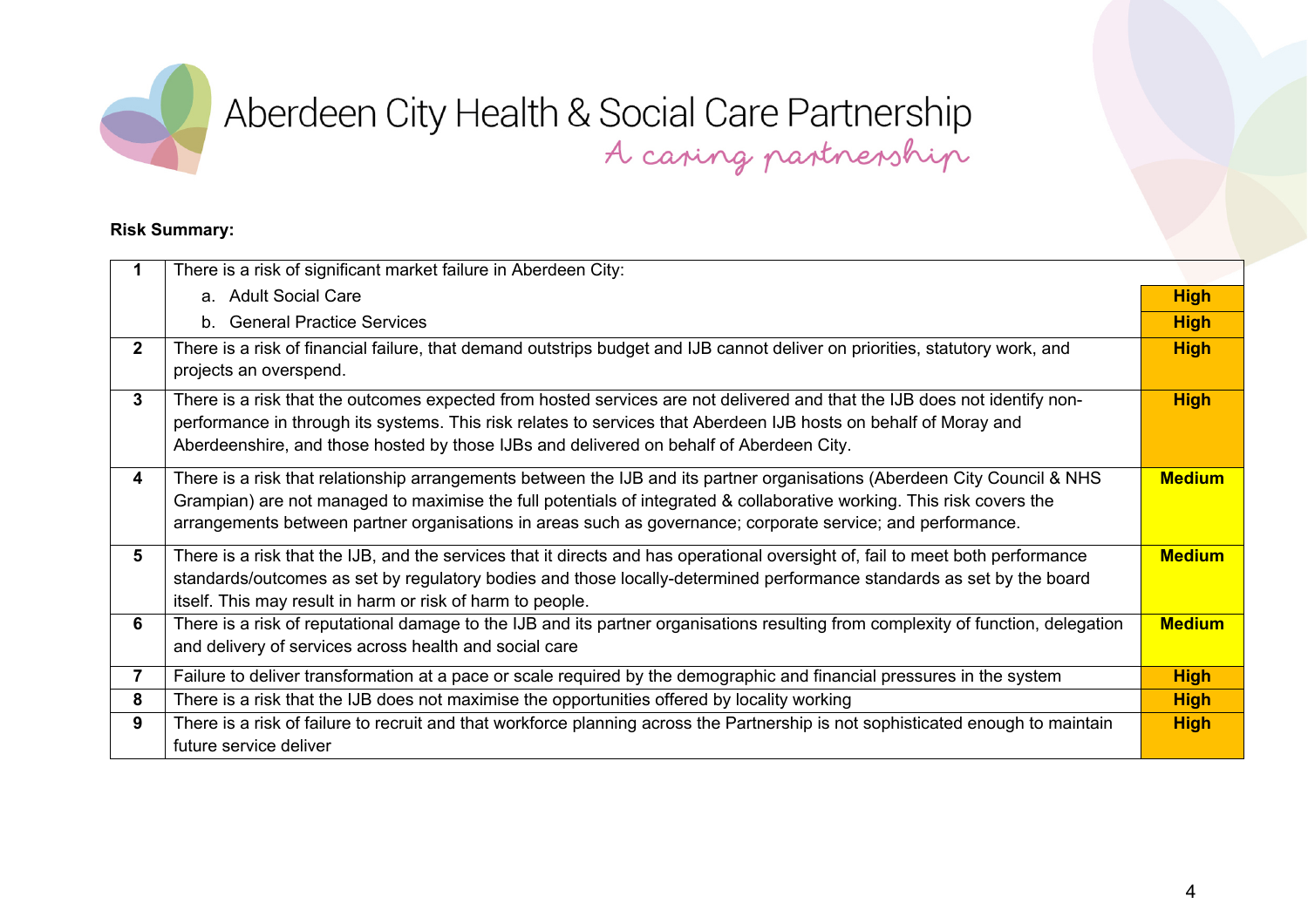**- 1 a -**

**Description of Risk:** There is a risk of significant market failure in Aberdeen City – Adult Social Care Services

The delivery of adult social care services in Aberdeen is almost 100% outsourced to third party providers operating in either the third or private/independent sector. The social care market is a difficult one to operate in. The business is demand led, the overheads are getting higher, and the main source of funding (i.e. the Partnership) is suffering reduced budgets yet constantly looking for providers to be innovative and to do more with less, or at least the same. For those providing residential services, property costs are high and every year there are more and more demands in relation to Care Inspectorate registration. For all providers, recruitment and retention of staff is an issue and this isn't just about pay. The introduction of the Scottish Living Wage has helped to some extent but delivering social care is not necessarily seen as a profession or vocation in the same way as health care and there are additional complications such as training and insurance requirements that seem to put more barriers up. Providers need staff to deliver the services, but they also need a degree of certainty over the business available to them in order to recruit and train the staff they need. All of this makes for, at best, a challenging environment, at worst, an uncertain commercial viability. This reliance on external provision combined with the difficult operating environment means there is a risk to the partnership should these fragile arrangements break down and result in significant market failure in Aberdeen. If we do not have sufficient capacity in the market or the appropriate infrastructure in-house then there is a risk that we fail to deliver on our statutory duty to provide adult social care services.

| <b>Strategic Priority: Outcomes, safety and transformation</b> | <b>Executive Team Owner: Head of Strategy and Transformation</b>                                                                                                                                                                                                                                                                                                                                                                                                                                                             |
|----------------------------------------------------------------|------------------------------------------------------------------------------------------------------------------------------------------------------------------------------------------------------------------------------------------------------------------------------------------------------------------------------------------------------------------------------------------------------------------------------------------------------------------------------------------------------------------------------|
| Risk Rating: low/medium/high/very high                         | <b>Rationale for Risk Rating:</b>                                                                                                                                                                                                                                                                                                                                                                                                                                                                                            |
| <b>HIGH</b>                                                    | While there has previous provider failure in City (and across Scotland), this<br>has provided valuable experience and an opportunity for learning)<br>Discussion with current providers and understanding of market conditions<br>across the UK and in Aberdeen locally.<br>Impact of Living Wage on profitability depending on some provider models.<br>There is a risk that providers may have to backdate the payment for hourly<br>rates for sleepovers. This is currently being considered through the legal<br>system. |
|                                                                |                                                                                                                                                                                                                                                                                                                                                                                                                                                                                                                              |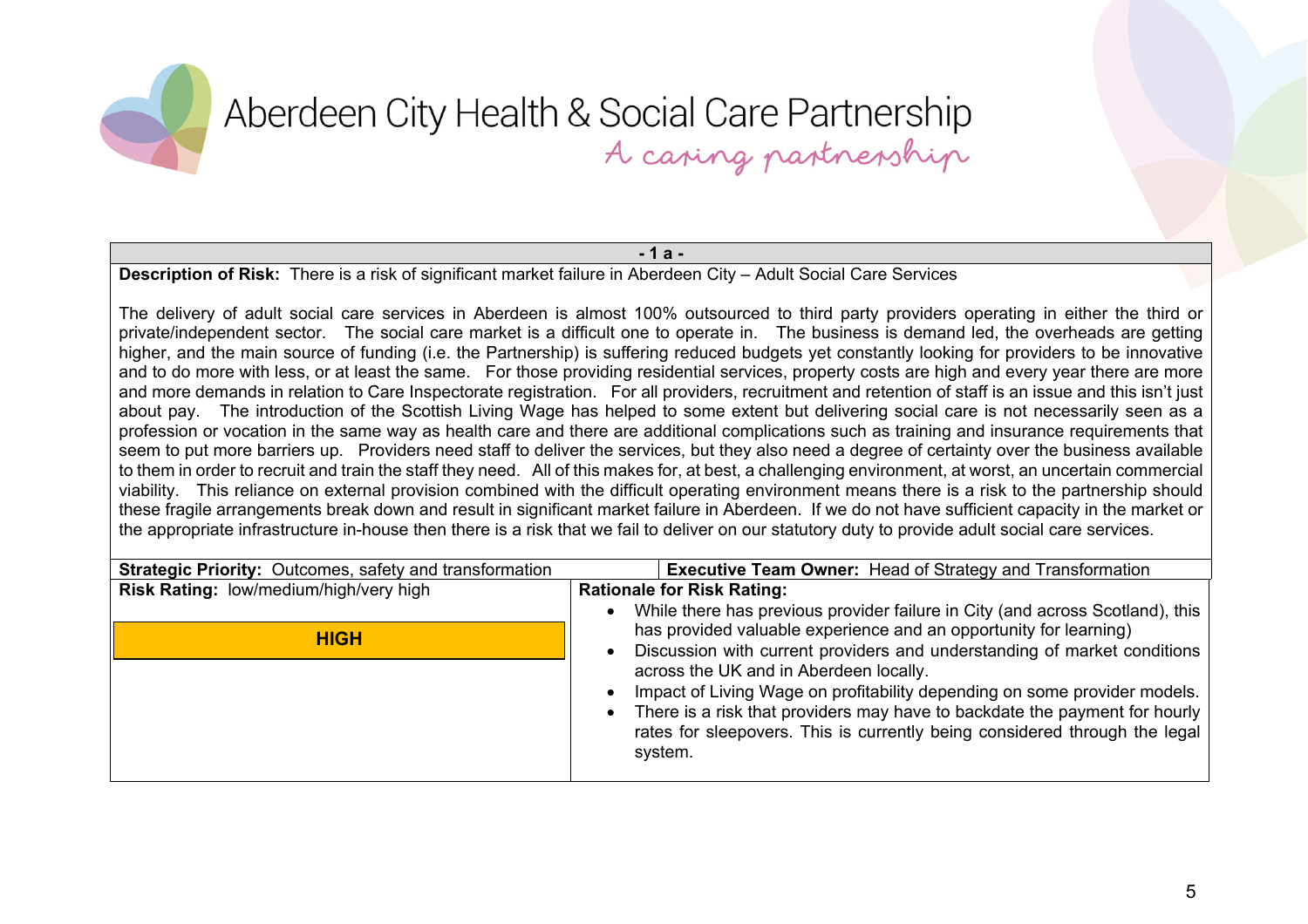

|                                                                                                                                                                                                       |           | <b>Rationale for Risk Appetite:</b>                                                                                                                                                                                                                                                                                                                                                                                                                                                                                                                                                                                                                                                                                                       |
|-------------------------------------------------------------------------------------------------------------------------------------------------------------------------------------------------------|-----------|-------------------------------------------------------------------------------------------------------------------------------------------------------------------------------------------------------------------------------------------------------------------------------------------------------------------------------------------------------------------------------------------------------------------------------------------------------------------------------------------------------------------------------------------------------------------------------------------------------------------------------------------------------------------------------------------------------------------------------------------|
| Risk Movement: increase/decrease/no change                                                                                                                                                            |           | As 3 <sup>rd</sup> and independent sectors are key strategic partners in delivering<br>transformation and improved care experience, we have a low tolerance of                                                                                                                                                                                                                                                                                                                                                                                                                                                                                                                                                                            |
| <b>NO CHANGE 24.07.2018</b>                                                                                                                                                                           | this risk |                                                                                                                                                                                                                                                                                                                                                                                                                                                                                                                                                                                                                                                                                                                                           |
| <b>Controls:</b>                                                                                                                                                                                      |           | <b>Mitigating Actions:</b>                                                                                                                                                                                                                                                                                                                                                                                                                                                                                                                                                                                                                                                                                                                |
| Robust market and relationship management with the 3 <sup>rd</sup> and<br>independent sector and their representative groups. Market facilitation<br>programme and robust contract monitoring process |           | The IJB's commissioning model has an influence on creating<br>capacity and capability to manage and facilitate the market<br>Development of provider forum and peer mentorship to support<br>relationship and market management<br>Risk fund set aside with transformation funding<br>Additional Scottish Government funding toward the Living Wage<br>and Fair Working Practices have been agreed and applied by<br>the IJB<br>Lessons learned during a recent experience of managing a<br>residential home should market failure occur.<br>Strategic Commissioning Implementation & Market Facilitation<br>Plan was approved by the IJB in January 2018. Progress will be<br>monitored and reported back to the IJB on an annual basis. |
| <b>Assurances:</b>                                                                                                                                                                                    |           | <b>Gaps in assurance:</b>                                                                                                                                                                                                                                                                                                                                                                                                                                                                                                                                                                                                                                                                                                                 |
| Market management and facilitation                                                                                                                                                                    |           | Market or provider failure can happen quickly despite good                                                                                                                                                                                                                                                                                                                                                                                                                                                                                                                                                                                                                                                                                |
| Inspection reports from the Care Inspectorate                                                                                                                                                         |           | assurances being in place.                                                                                                                                                                                                                                                                                                                                                                                                                                                                                                                                                                                                                                                                                                                |
| Contract monitoring process                                                                                                                                                                           |           |                                                                                                                                                                                                                                                                                                                                                                                                                                                                                                                                                                                                                                                                                                                                           |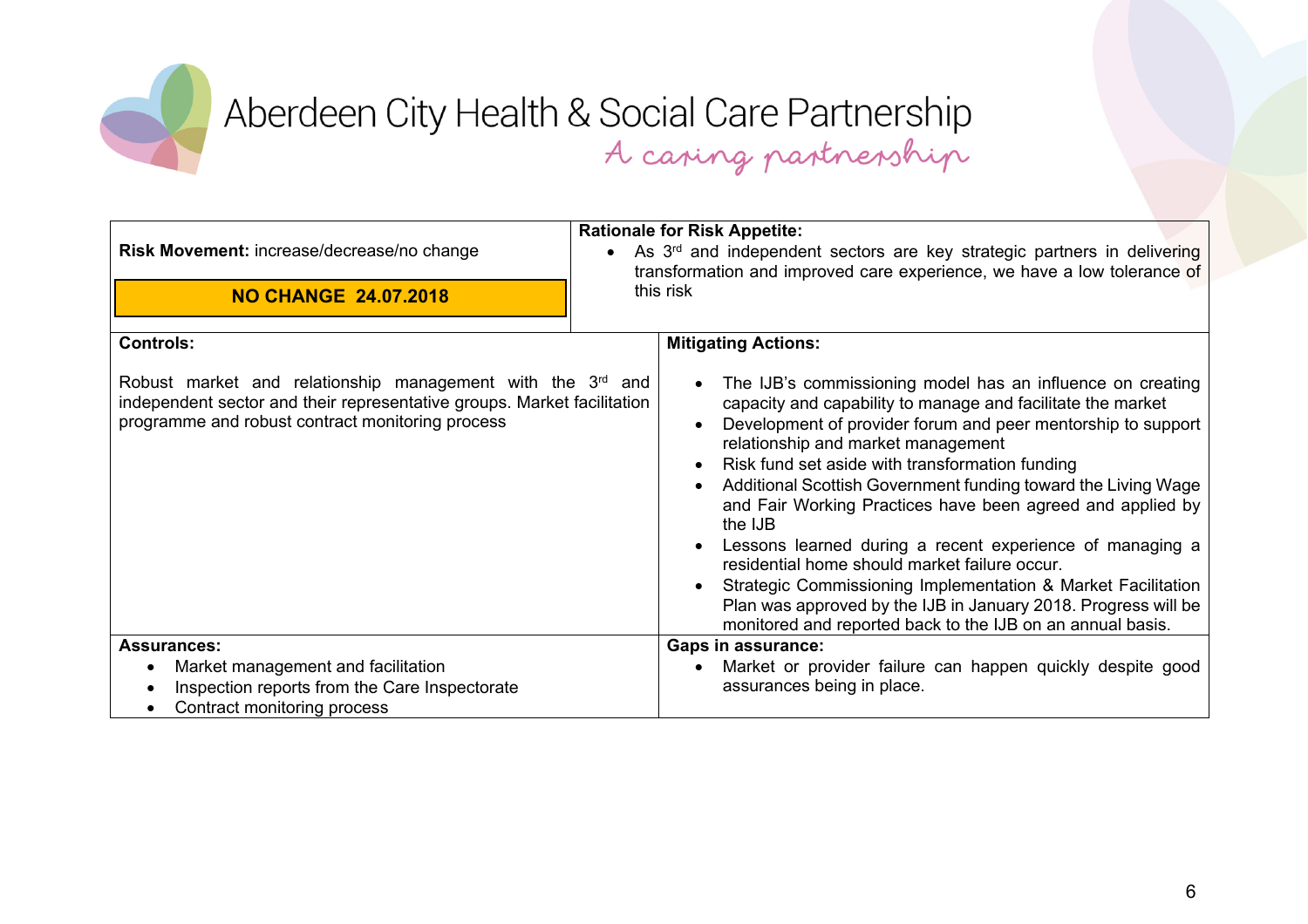

| <b>Current performance:</b>                                                                                                                                                                                                                                                                                                                                                                                                                                                                                                                                                                                                                                                                                                                                                                                                                                                                                          | <b>Comments:</b>                                                                                                                                                                                                                                                                                             |
|----------------------------------------------------------------------------------------------------------------------------------------------------------------------------------------------------------------------------------------------------------------------------------------------------------------------------------------------------------------------------------------------------------------------------------------------------------------------------------------------------------------------------------------------------------------------------------------------------------------------------------------------------------------------------------------------------------------------------------------------------------------------------------------------------------------------------------------------------------------------------------------------------------------------|--------------------------------------------------------------------------------------------------------------------------------------------------------------------------------------------------------------------------------------------------------------------------------------------------------------|
| The Partnership/ACC had to step in and take control of a<br>$\bullet$<br>nursing home in Kingswells on 1 <sup>st</sup> of April 2017. This has<br>provided the Partnership with experience of how to take control<br>and run a residential home should a provider fail. However,<br>capacity only exists to deal with one residential home at a time<br>and if two homes failed at the same time the resources would<br>be stretched.<br>We now have the policy decision that staff providing overnight<br>care (sleepovers) should be paid at the Scottish Living Wage<br>rate and we are currently investigating whether we can safely<br>reduce the number of sleepovers required. Although any<br>increased rate will be funded, this represents a further change<br>for care providers and could result in them losing experienced<br>staff. There is a risk of this needing to be back-dated for six<br>years. | National Care Home Contract uplift for 2016/17 was 6.4% and<br>2.8% 2017/18. Negotiations with individual providers are<br>currently taking place for uplifts specific to their needs of up to<br>$3.8\%$ .<br>IJB agreed payment of living wage to Care at Home providers<br>for 2016/172017/18 and 2018/19 |
| We were recently made aware of the potential of a national care<br>$\bullet$<br>provider closing services due to financial pressures. The root of<br>these pressures were south of the borders and although the<br>closures did not materialise this is only as a result of a<br>temporary re-financing arrangement and this situation further<br>confirms the likelihood of market failure.                                                                                                                                                                                                                                                                                                                                                                                                                                                                                                                         |                                                                                                                                                                                                                                                                                                              |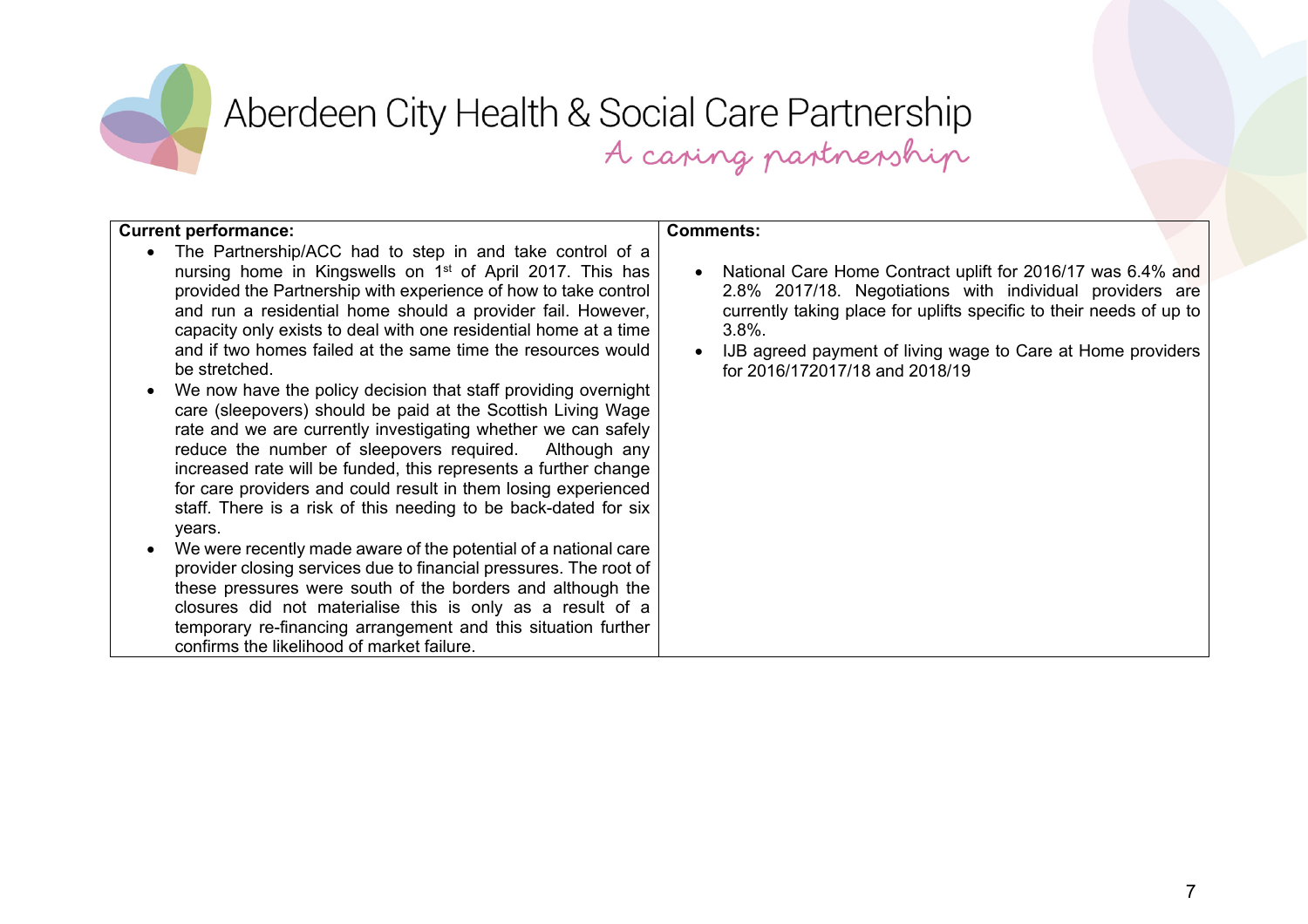**- 1 b - Description of Risk:** There is a risk of significant market failure in Aberdeen City – Primary Care Services Most General Practice (GP) Services are delivered via private contractors in the city via a General Medical Services (GMS) Contract. There are increasing challenges in attracting and retaining the GP workforce, and many GP practices are operating under a traditional GP heavy model. This is evidenced over recent years by contracts being handed back at relatively short notice. While there are mitigations in place and being developed, for example the new GMS Contract and developing Primary Care Improvement Plan, there is still a high risk of market failure in this area. Where independent practices close, this has implications for safe continuity of care for the practice population, as well as taking up significant partnership resources and there are significant reputational risks to the partnership. **Strategic Priority:** Outcomes, safety and transformation **Executive Team Owner:** Clinical Director **Risk Rating:** low/medium/high/very high **Risk Movement:** increase/decrease/no change **Rationale for Risk Rating:** Considered a high risk due as several GP practices have required support from ACHSCP over the past 2 years, most recently Torry Medical Practice and Rosemount Medical Group. **Rationale for Risk Appetite: NEW RISK 24.07.2018 HIGH**

| <b>Controls:</b>                        | <b>Mitigating Actions:</b>               |
|-----------------------------------------|------------------------------------------|
| Clinical & Care Governance Group        |                                          |
| GP Contracts and Contract Review visits | Developing Primary Care Improvement Plan |
| <b>GP Sustainability Risk Review</b>    | Implementation of the new GMS Contract   |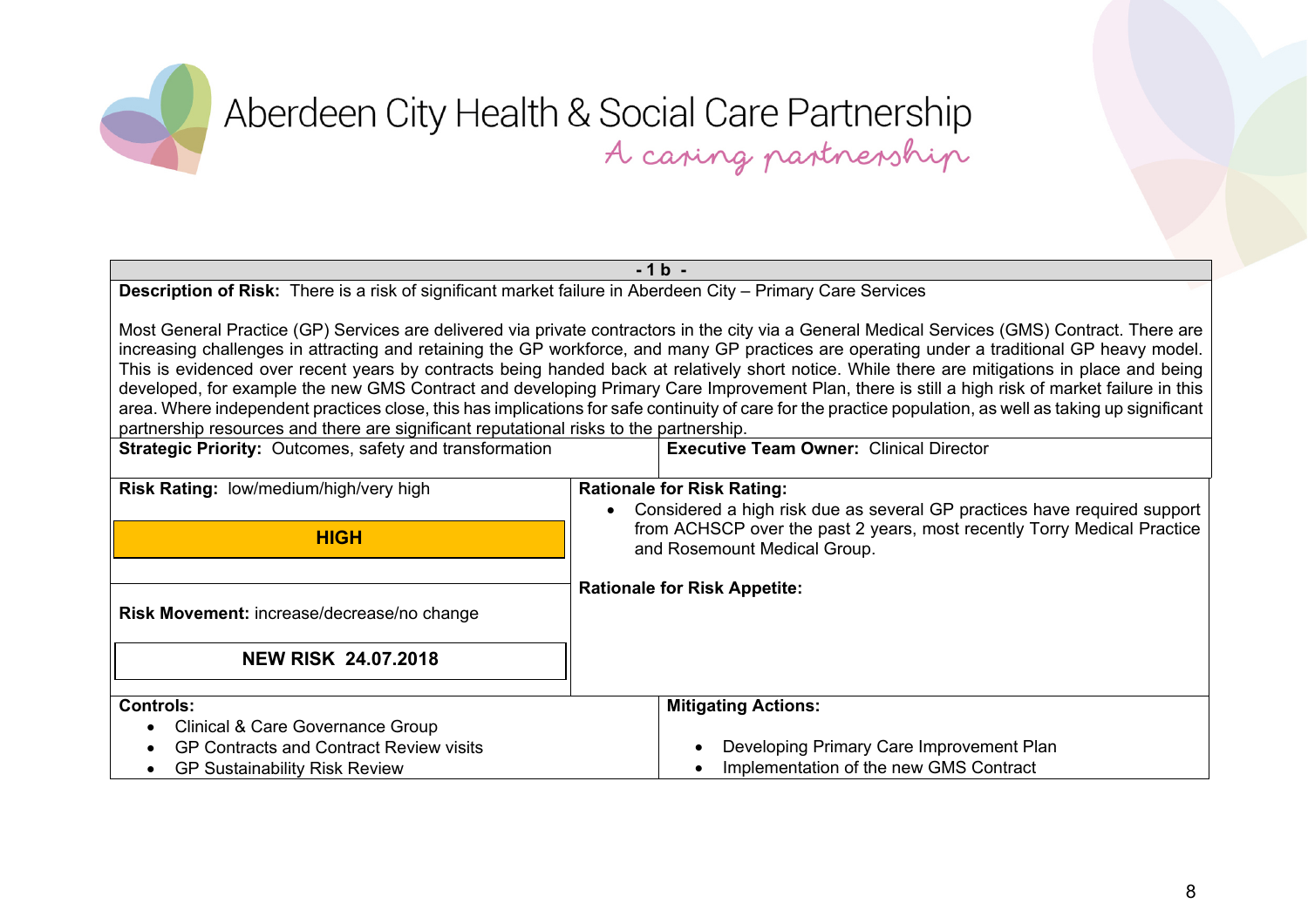

| <b>Assurances:</b>                                                                                                                                                                                                                                                                   | <b>Gaps in assurance:</b>                                                                                                                                                      |
|--------------------------------------------------------------------------------------------------------------------------------------------------------------------------------------------------------------------------------------------------------------------------------------|--------------------------------------------------------------------------------------------------------------------------------------------------------------------------------|
| <b>Outputs from GP Contract Reviews</b><br>$\bullet$<br><b>Clinical &amp; Care Governance Committee</b>                                                                                                                                                                              | • Even with the best monitoring system, the closure of a practice<br>can happen very quickly, with (in some cases) one partner<br>retiring or becoming ill being the catalyst. |
| <b>Current performance:</b>                                                                                                                                                                                                                                                          | Comments:                                                                                                                                                                      |
| Ongoing support to a GP Practice in the city to ensure<br>$\bullet$<br>continuation of GMS Services in the area after the practice<br>hands back its contract in August.<br>Options appraisal relating to another GP practice in the City will<br>be presented to the IJB in August. |                                                                                                                                                                                |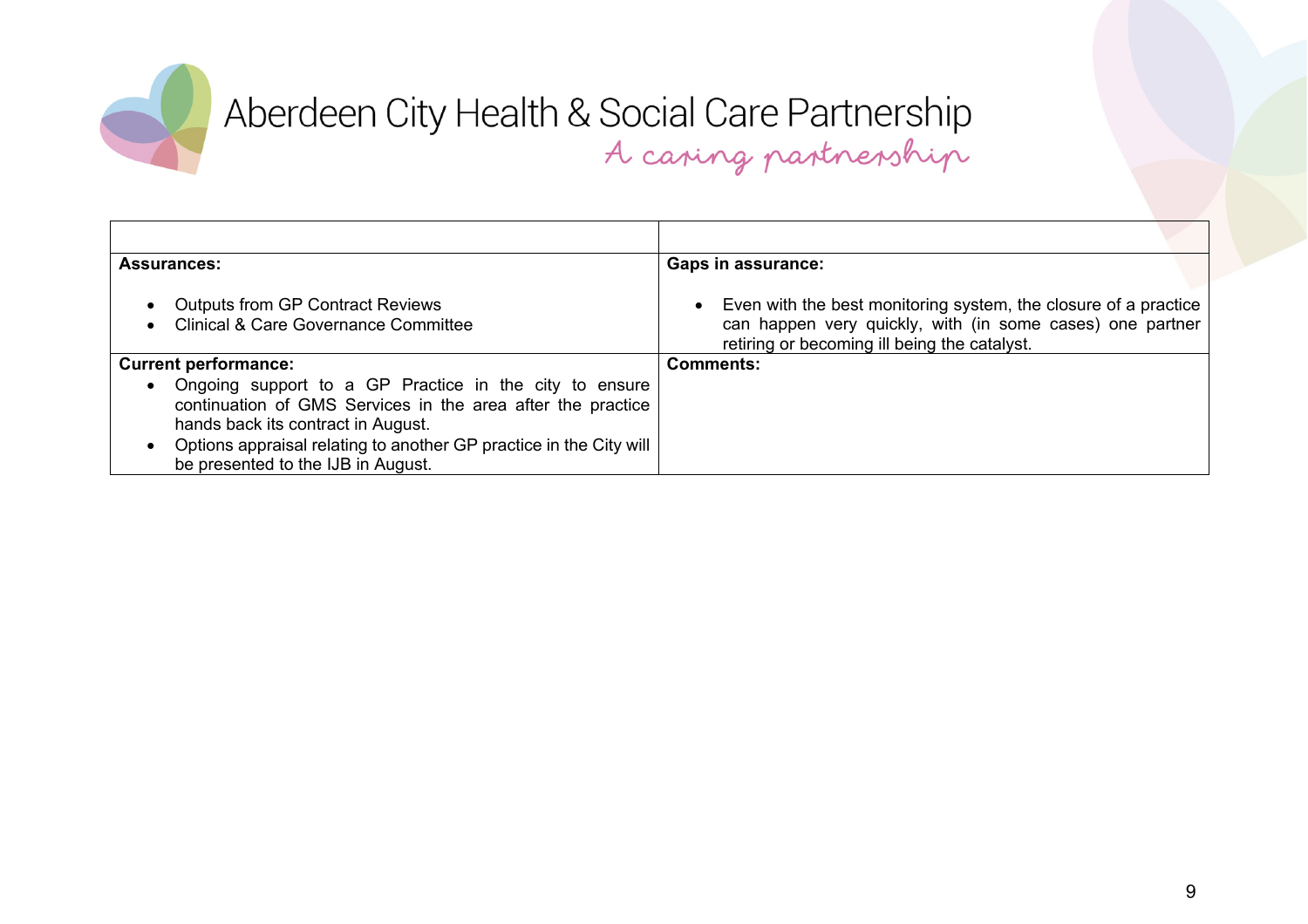

| $-2-$                                                                                                                                                                                                                      |                                                                                                                                                                                                                                                                                                             |  |
|----------------------------------------------------------------------------------------------------------------------------------------------------------------------------------------------------------------------------|-------------------------------------------------------------------------------------------------------------------------------------------------------------------------------------------------------------------------------------------------------------------------------------------------------------|--|
| <b>Description of Risk:</b>                                                                                                                                                                                                |                                                                                                                                                                                                                                                                                                             |  |
| There is a risk of IJB financial failure and projecting an overspend, due to demand outstripping available budget, which would impact on the IJB's<br>ability to deliver on its strategic plan (including statutory work). |                                                                                                                                                                                                                                                                                                             |  |
| <b>Strategic Priority: Outcomes and transformation</b><br><b>Executive Team Owner: Chief Finance Officer</b>                                                                                                               |                                                                                                                                                                                                                                                                                                             |  |
| <b>Risk Rating: low/medium/high/very high</b>                                                                                                                                                                              | <b>Rationale for Risk Rating:</b>                                                                                                                                                                                                                                                                           |  |
|                                                                                                                                                                                                                            | If the partnership fails financially then decisions will be required to stop services. In                                                                                                                                                                                                                   |  |
| <b>HIGH</b>                                                                                                                                                                                                                | a health and social care environment this is difficult to do given the reliance service<br>users place on these services. It could also impact on the delivery of the strategy<br>plan as officer's time would be diverted from transformational activities to balance<br>the budget.                       |  |
| Risk Movement: increase/decrease/no change:                                                                                                                                                                                |                                                                                                                                                                                                                                                                                                             |  |
| <b>NO CHANGE 24.07.2018</b>                                                                                                                                                                                                | <b>Rationale for Risk Appetite:</b>                                                                                                                                                                                                                                                                         |  |
|                                                                                                                                                                                                                            | The IJB has a low-moderate risk appetite to financial loss and understands its<br>requirement to achieve a balanced budget. The IJB recognises the impacts of failing<br>to achieve a balanced budget on Aberdeen City Council & its bond - an unmanaged<br>overspend may have an impact on funding levels. |  |
|                                                                                                                                                                                                                            | However the IJB also recognises the significant range of statutory services it is<br>required to meet within that finite budget and has a lower appetite for risk of harm<br>to people (low or minimal).                                                                                                    |  |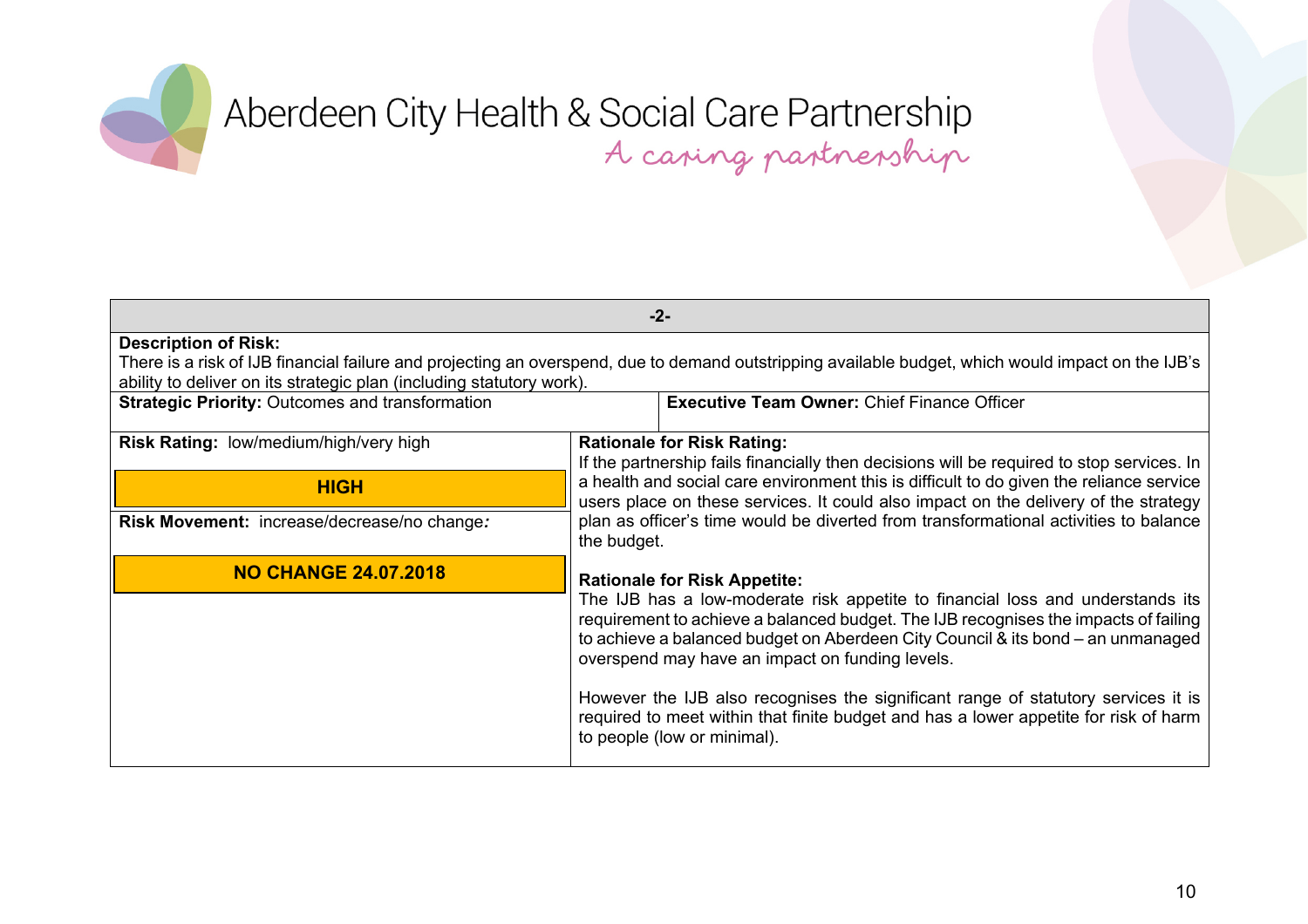

| <b>Controls:</b>                                                                                                                                                                                                                                                                                                     | <b>Mitigating Actions:</b>                                                                                                                                                                                                                                                                                                                                                                                                                                                                                                                                        |
|----------------------------------------------------------------------------------------------------------------------------------------------------------------------------------------------------------------------------------------------------------------------------------------------------------------------|-------------------------------------------------------------------------------------------------------------------------------------------------------------------------------------------------------------------------------------------------------------------------------------------------------------------------------------------------------------------------------------------------------------------------------------------------------------------------------------------------------------------------------------------------------------------|
| Budgets delegated to cost centre level and being managed<br>by budget holders.                                                                                                                                                                                                                                       | Financial information is reported regularly to the Audit & Performance<br>Systems Committee, the Integration Joint Board and the Executive Team.<br>Reserves strategy, including risk fund<br>Robust financial monitoring and budget setting procedures including regular<br>budget monitoring & budget meeting with budget holders<br>Development of a Medium-Term Financial Strategy (approved by the IJB at<br>its meeting on the 27 <sup>th</sup> March 2018)<br>Audit & Performance Systems receives regular updates on transformation<br>programme & spend. |
| <b>Assurances:</b><br>Audit and Performance Systems Committee<br>oversight and scrutiny of budget under the Chief<br>Finance Officer.<br>Board Assurance and Escalation Framework.<br>Quarterly budget monitoring reports.<br>$\bullet$<br>Regular budget monitoring meetings between<br>finance and budget holders. | <b>Gaps in assurance:</b><br>None known – noting that the financial environment is challenging and<br>requires regular monitoring.<br>Financial failure of hosted services may impact on ability to deliver strategic<br>ambitions.                                                                                                                                                                                                                                                                                                                               |
| <b>Current performance:</b><br>Year-end position for 2017/18<br>Forecasted year end position 2018/19 (when<br>available)<br>Projected overspend/underspend on mainstream<br>budgets (when available) and whether can be<br>accommodated from within total budget                                                     | <b>Comments:</b><br>Regular and ongoing budget reporting and tight management control in<br>place.<br>Budget monitoring procedure now well established.<br>Budget holders understand their responsibility in relation to financial<br>management.                                                                                                                                                                                                                                                                                                                 |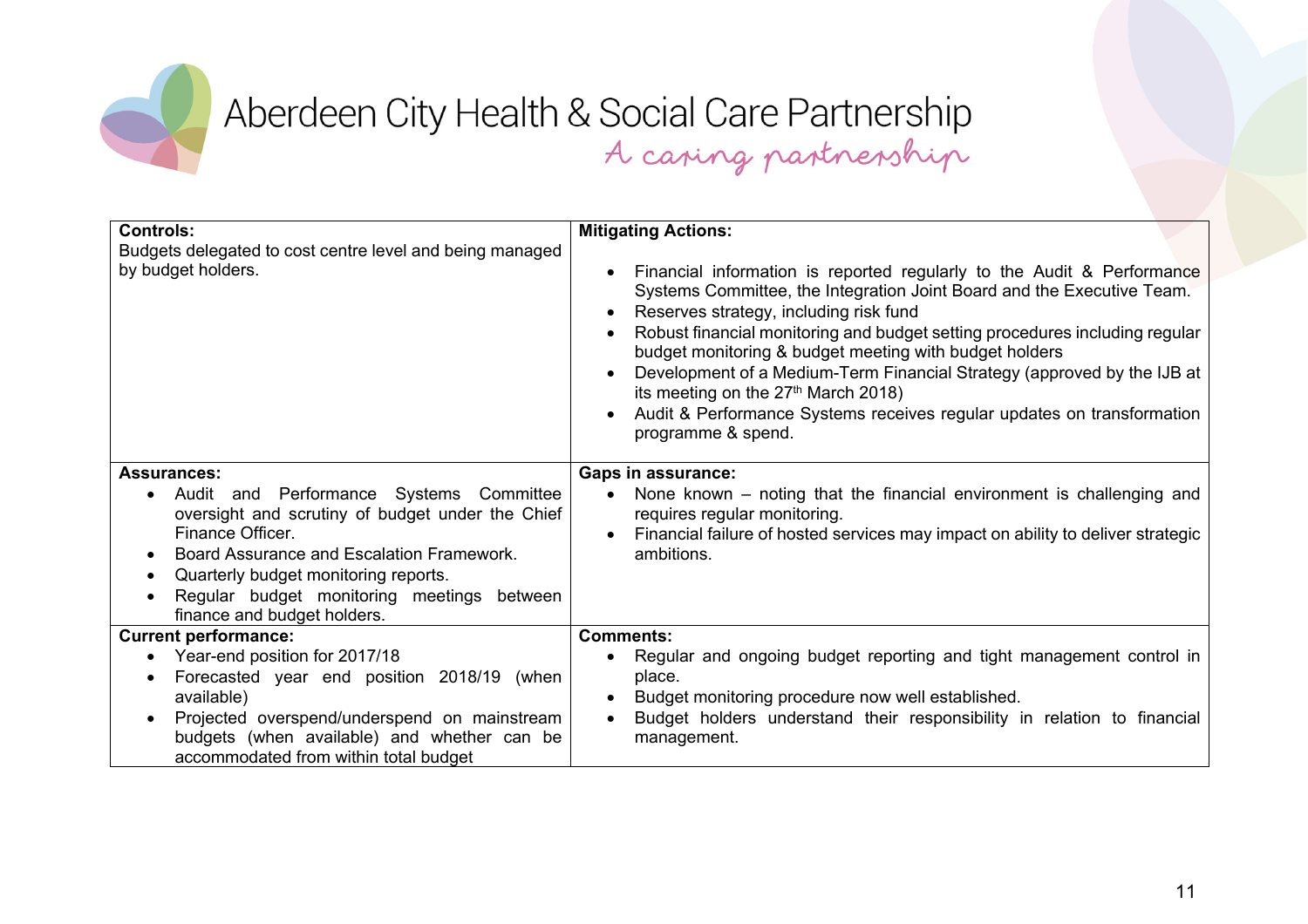

| $-3-$                                                                                                                                                                                                                                                                                            |                                                                                                                                                                             |  |
|--------------------------------------------------------------------------------------------------------------------------------------------------------------------------------------------------------------------------------------------------------------------------------------------------|-----------------------------------------------------------------------------------------------------------------------------------------------------------------------------|--|
| Description of Risk: There is a risk that hosted services do not deliver the expected outcomes, fail to deliver transformation of services, or face<br>service failure and that the IJB fails to identify such non-performance through its own systems and pan-Grampian governance arrangements. |                                                                                                                                                                             |  |
|                                                                                                                                                                                                                                                                                                  |                                                                                                                                                                             |  |
| behalf of Aberdeen City.                                                                                                                                                                                                                                                                         | This risk relates to services that Aberdeen IJB hosts on behalf of Moray and Aberdeenshire, and those hosted by those IJBs and delivered on                                 |  |
| <b>Strategic Priority: Outcomes and transformation</b>                                                                                                                                                                                                                                           | <b>Executive Team Owner: Chief Officer</b>                                                                                                                                  |  |
| Risk Rating: low/medium/high/very high                                                                                                                                                                                                                                                           | <b>Rationale for Risk Rating:</b>                                                                                                                                           |  |
| <b>HIGH</b>                                                                                                                                                                                                                                                                                      | Considered high risk due to the projected overspend in hosted services<br>Hosted services are a risk of the set-up of Integration Joint Boards.                             |  |
|                                                                                                                                                                                                                                                                                                  |                                                                                                                                                                             |  |
| Risk Movement: (increase/decrease/no change):                                                                                                                                                                                                                                                    | <b>Rationale for Risk Appetite:</b><br>The IJB has some tolerance of risk in relation to testing change.                                                                    |  |
| <b>NO CHANGE 24.07.2018</b>                                                                                                                                                                                                                                                                      |                                                                                                                                                                             |  |
|                                                                                                                                                                                                                                                                                                  |                                                                                                                                                                             |  |
| <b>Controls:</b><br>Integration scheme agreement on cross-reporting<br>North East Strategic Partnership Group<br>Operational risk register                                                                                                                                                       | <b>Mitigating Actions:</b><br>This is discussed regularly by the three North East Chief Officers<br>Regular discussion regarding budget with relevant finance<br>colleagues |  |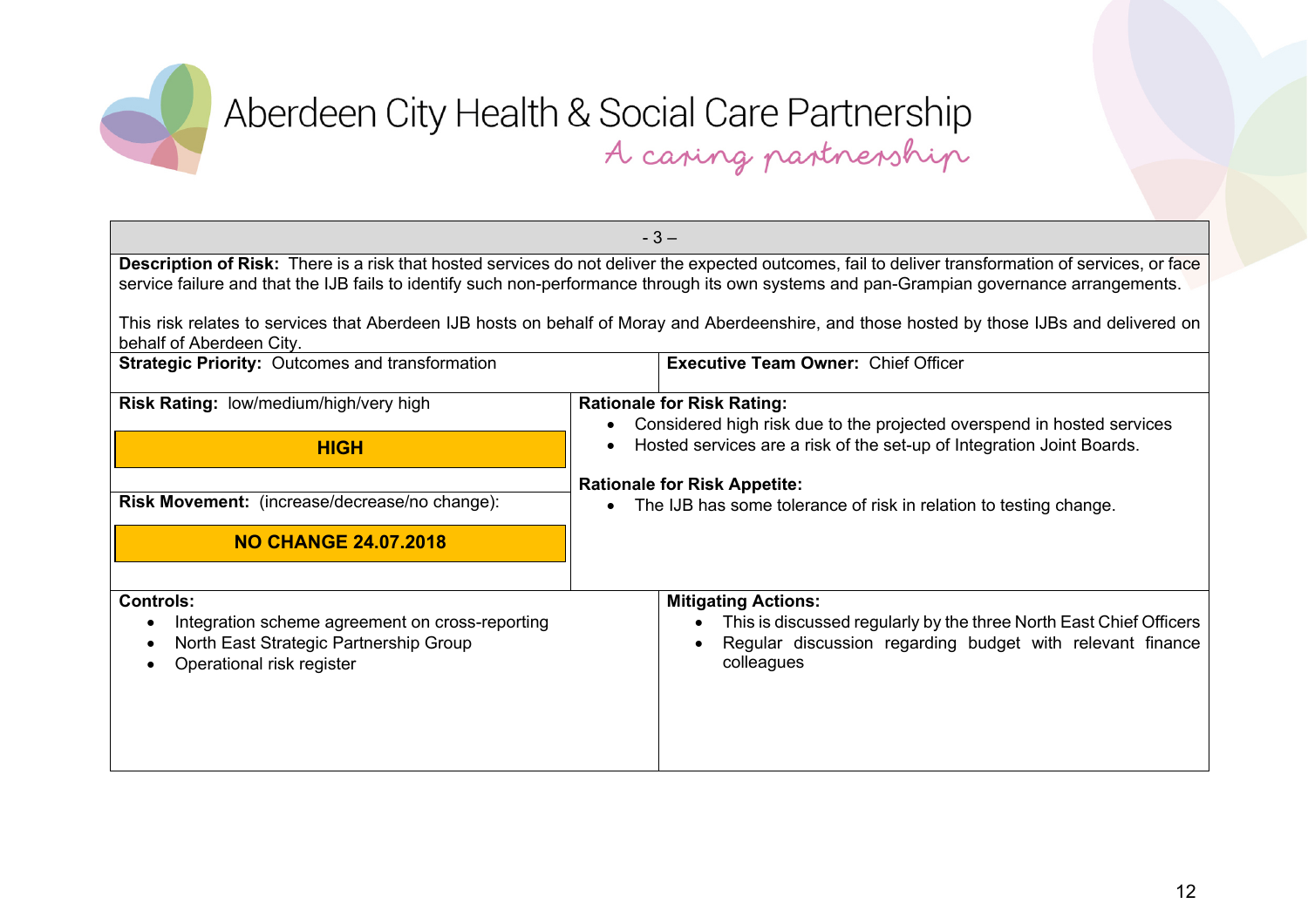

| <b>Assurances:</b><br>These largely come from the systems, process and procedures<br>put in place by NHS Grampian, which are still being operated,<br>along with any new processes which are put in place by the<br>lead IJB. | <b>Gaps in assurance:</b><br>There is a need to develop comprehensive governance<br>framework for hosted services, including the roles of the IJB's<br>sub-committees.<br>Pan-Grampian meetings between IJBs are not happening with<br>sufficient regularity to resolve hosted services issues. |
|-------------------------------------------------------------------------------------------------------------------------------------------------------------------------------------------------------------------------------|-------------------------------------------------------------------------------------------------------------------------------------------------------------------------------------------------------------------------------------------------------------------------------------------------|
| <b>Current performance:</b><br>The projected overspend on hosted services is a factor in the<br>$\bullet$<br>IJB's overspend position. This may in future impact on the<br>outcomes expected by the hosted services.          | Comments:<br>It is noted that NHS Grampian intend to undertake an internal<br>audit on the governance of hosted services.                                                                                                                                                                       |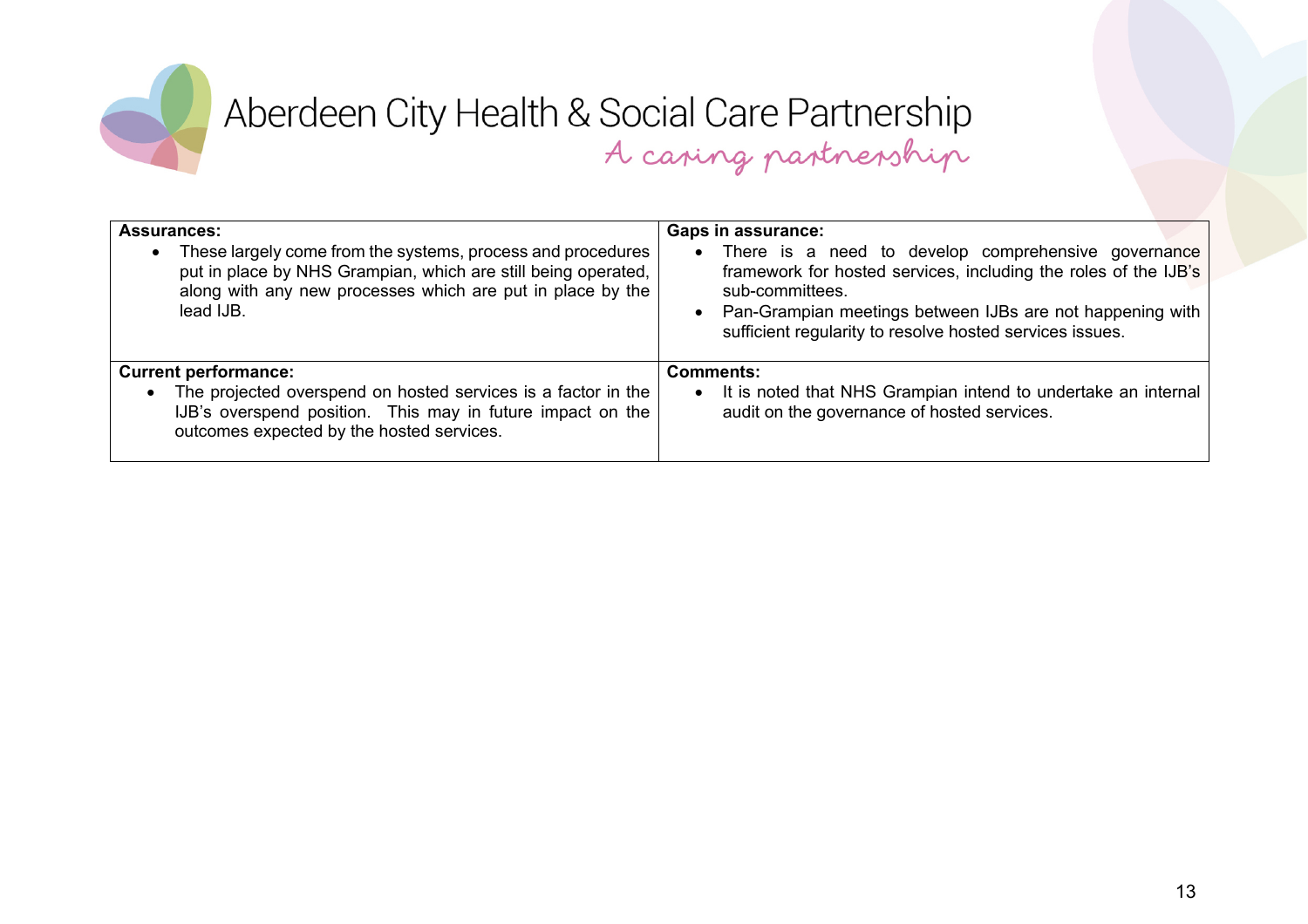| $-4-$                                                                                                                                                                                                                                                                                                                                                                                                                                                                                                                                                   |                                                                                                                                                                                                                                                                                                                                                                   |  |
|---------------------------------------------------------------------------------------------------------------------------------------------------------------------------------------------------------------------------------------------------------------------------------------------------------------------------------------------------------------------------------------------------------------------------------------------------------------------------------------------------------------------------------------------------------|-------------------------------------------------------------------------------------------------------------------------------------------------------------------------------------------------------------------------------------------------------------------------------------------------------------------------------------------------------------------|--|
| Description of Risk: There is a risk that relationship arrangements between the IJB and its partner organisations (Aberdeen City Council & NHS<br>Grampian) are not managed in order to maximise the full potential of integrated & collaborative working to deliver the strategic plan. This risk<br>covers the arrangements between partner organisations in areas such as governance arrangements, human resources; and performance.<br><b>Strategic Priority: Outcomes and service transformation</b><br><b>Executive Team Owner: Chief Officer</b> |                                                                                                                                                                                                                                                                                                                                                                   |  |
|                                                                                                                                                                                                                                                                                                                                                                                                                                                                                                                                                         |                                                                                                                                                                                                                                                                                                                                                                   |  |
| Risk Rating: low/medium/high/very high<br><b>MEDIUM</b><br>Risk Movement: (increase/decrease/no change)                                                                                                                                                                                                                                                                                                                                                                                                                                                 | <b>Rationale for Risk Rating:</b><br>Considered medium given the experience of two years' operations since<br>'go-live' in April 2016.<br>However, given the wide range and variety of services that support the IJB<br>from NHS Grampian and Aberdeen City Council there is a possibility of<br>services not performing to the required level.                   |  |
| <b>NO CHANGE 24.07.2018</b>                                                                                                                                                                                                                                                                                                                                                                                                                                                                                                                             | <b>Rationale for Risk Appetite:</b><br>There is a zero tolerance in relation to not meeting legal and statutory requirements.                                                                                                                                                                                                                                     |  |
| <b>Controls:</b><br><b>IJB Strategic Plan</b><br><b>IJB Integration Scheme</b><br>IJB Governance Scheme including 'Scheme of Governance:<br>Roles & Responsibilities'.<br>Agreed risk appetite statement<br>$\bullet$<br>Role and remit of the North East Strategic Partnership Group in<br>relation to shared services<br>Current governance committees within IJB & NHS.                                                                                                                                                                              | <b>Mitigating Actions:</b><br>Regular consultation & engagement between bodies.<br>Regular and ongoing Chief Officer membership of Aberdeen<br>City Council's Corporate Management Team and NHS<br>Grampian's Senior Leadership Team<br>Regular performance meetings between ACHSCP Chief<br>Officer, Aberdeen City Council and NHS Grampian Chief<br>Executives. |  |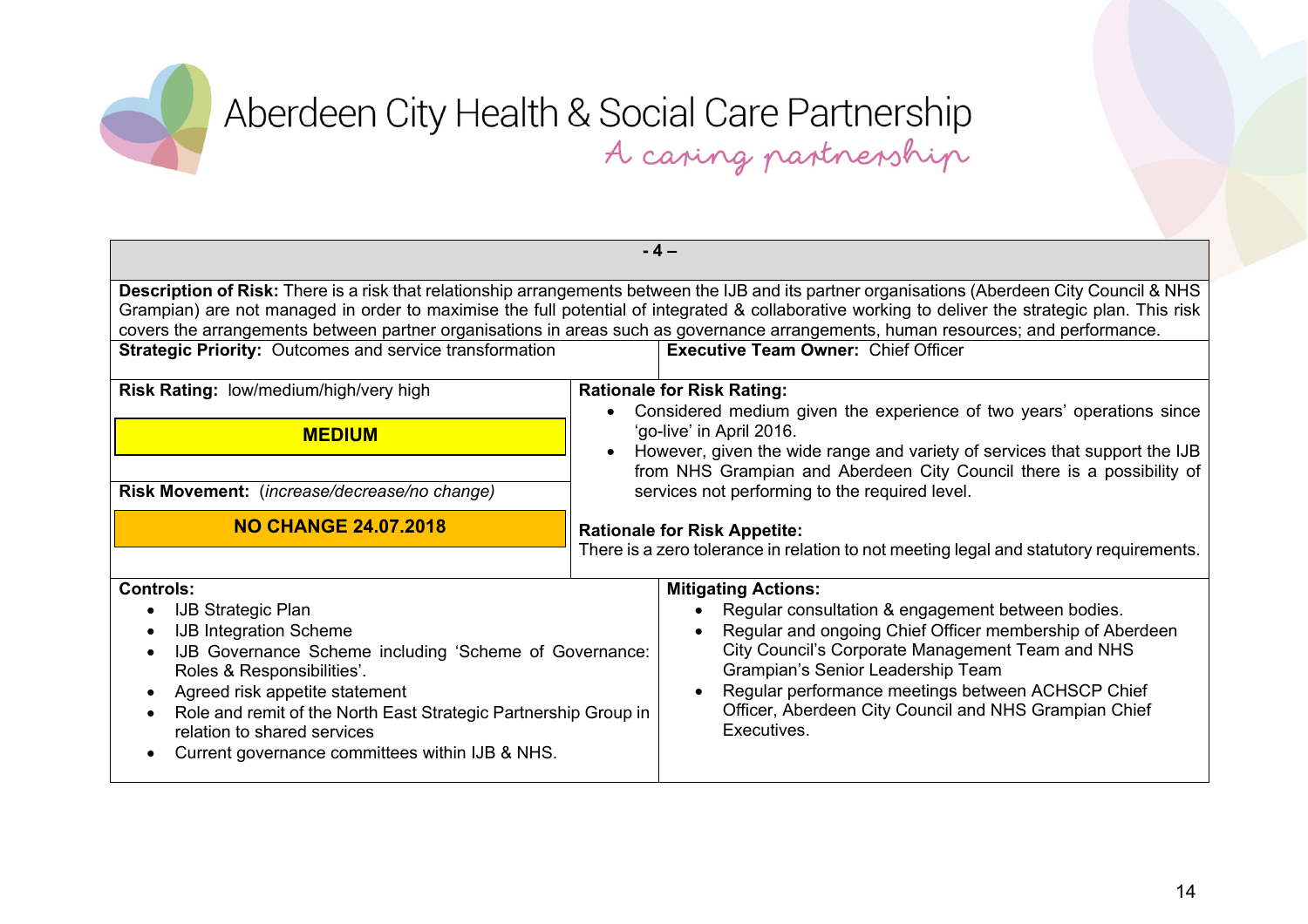

|                                                                                                                                                                                                                                                                                                                                                                                                                                                                                                       | Additional mitigating actions which could be undertake are<br>including this area within the audit programme and doing<br>bench-marking activity with other IJBs. |
|-------------------------------------------------------------------------------------------------------------------------------------------------------------------------------------------------------------------------------------------------------------------------------------------------------------------------------------------------------------------------------------------------------------------------------------------------------------------------------------------------------|-------------------------------------------------------------------------------------------------------------------------------------------------------------------|
| <b>Assurances:</b>                                                                                                                                                                                                                                                                                                                                                                                                                                                                                    | <b>Gaps in assurance:</b>                                                                                                                                         |
| Regular review of governance documents by IJB and where<br>$\bullet$<br>necessary Aberdeen City Council & NHS Grampian.                                                                                                                                                                                                                                                                                                                                                                               | None currently significant though note consideration relating to<br>possible future Service Level Agreements.                                                     |
| <b>Current performance:</b>                                                                                                                                                                                                                                                                                                                                                                                                                                                                           | <b>Comments:</b>                                                                                                                                                  |
| Most of the major processes and arrangements between the<br>$\bullet$<br>partner organisations have been tested for over two years of<br>operation and no major issues have been identified.<br>A review of the Integration Scheme has been undertaken and<br>the revised scheme has been approved by NHSG, Aberdeen<br>City Council & Scottish Government.<br>However this does not remove the risk as processes within the<br>IJB and partner organisations will continue to evolve and<br>improve. | Nothing to update on this risk.                                                                                                                                   |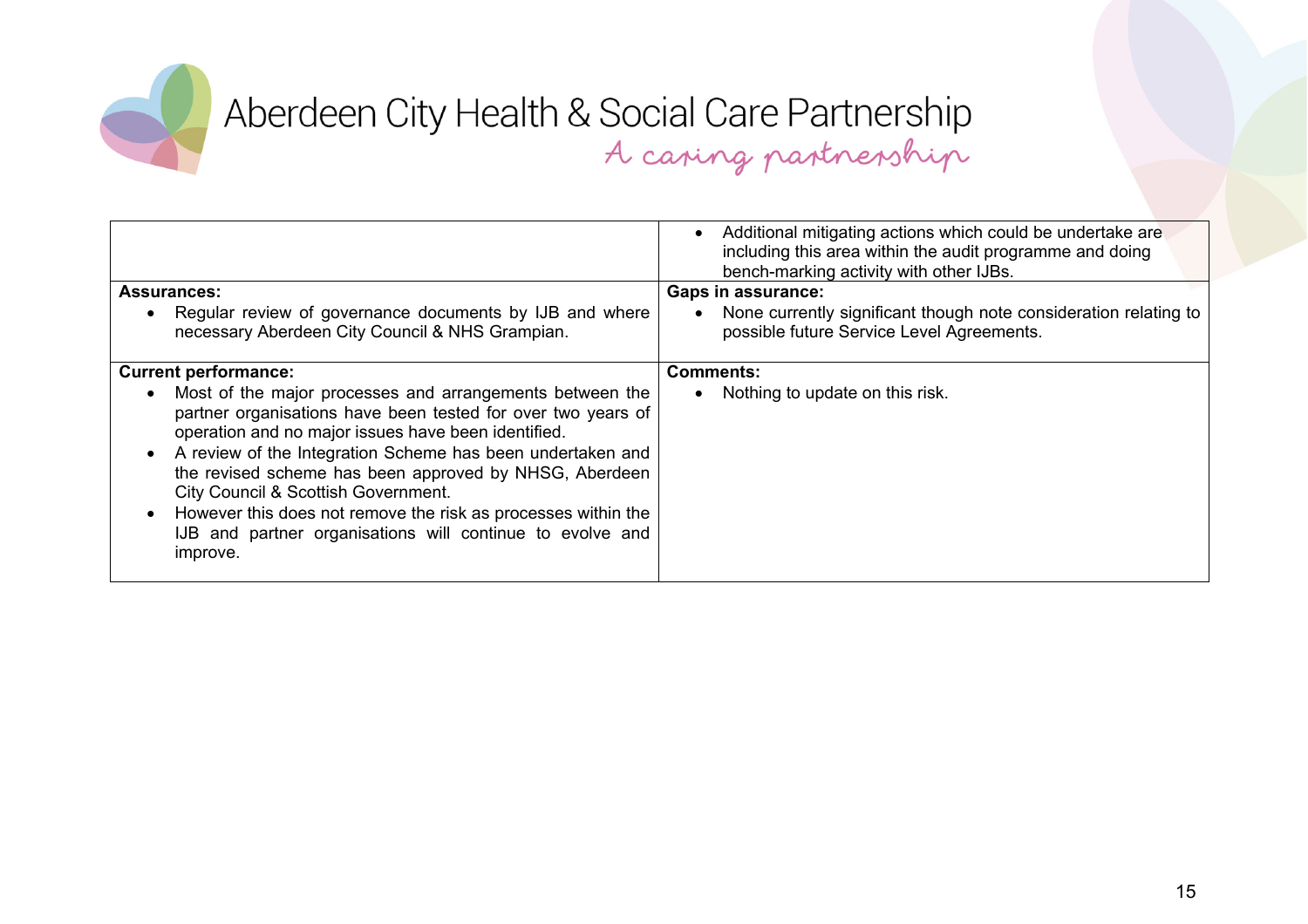

| $-5-$                                                                                                                                                                                                                                                                                                                                                                                                                                                                                      |                                                                                                                                                                                                                                   |                                                                                                                                                                                                                                                                                                                                                                                                                                                       |
|--------------------------------------------------------------------------------------------------------------------------------------------------------------------------------------------------------------------------------------------------------------------------------------------------------------------------------------------------------------------------------------------------------------------------------------------------------------------------------------------|-----------------------------------------------------------------------------------------------------------------------------------------------------------------------------------------------------------------------------------|-------------------------------------------------------------------------------------------------------------------------------------------------------------------------------------------------------------------------------------------------------------------------------------------------------------------------------------------------------------------------------------------------------------------------------------------------------|
| Description of Risk: There is a risk that the IJB, and the services that it directs and has operational oversight of, fail to meet both performance<br>standards/outcomes as set by regulatory bodies and those locally-determined performance standards as set by the board itself. This may result<br>in harm or risk of harm to people.                                                                                                                                                 |                                                                                                                                                                                                                                   |                                                                                                                                                                                                                                                                                                                                                                                                                                                       |
| <b>Strategic Priority:</b> Outcomes, safety, transformation of services                                                                                                                                                                                                                                                                                                                                                                                                                    |                                                                                                                                                                                                                                   | <b>Executive Team Owner:</b> Head of Strategy & Transformation (Lead<br>Strategy & Performance Manager)                                                                                                                                                                                                                                                                                                                                               |
| Risk Rating: low/medium/high/very high                                                                                                                                                                                                                                                                                                                                                                                                                                                     | Rationale for Risk Rating: changes to service delivery due to workforce<br>recruitment issues in Aberdeen may impact on service performance.                                                                                      |                                                                                                                                                                                                                                                                                                                                                                                                                                                       |
| <b>MEDIUM</b>                                                                                                                                                                                                                                                                                                                                                                                                                                                                              | <b>Rationale for Risk Appetite:</b>                                                                                                                                                                                               |                                                                                                                                                                                                                                                                                                                                                                                                                                                       |
| Risk Movement: (increase/decrease/no change)                                                                                                                                                                                                                                                                                                                                                                                                                                               | The IJB has no to minimal tolerance of harm happening to people as a result of its<br>actions, recognising that in some cases there may be a balance between the risk<br>of doing nothing and the risk of action or intervention. |                                                                                                                                                                                                                                                                                                                                                                                                                                                       |
| <b>NO CHANGE 24.07.2018</b>                                                                                                                                                                                                                                                                                                                                                                                                                                                                |                                                                                                                                                                                                                                   |                                                                                                                                                                                                                                                                                                                                                                                                                                                       |
| <b>Controls:</b><br>Clinical and Care Governance Committee and Group<br>$\bullet$<br>Audit and Performance Systems Committee<br>Performance Management and Evaluation Group<br>٠<br>Performance Framework<br>$\bullet$<br>Risk-assessed plans with actions and performance measures<br>$\bullet$<br>Linkage with ACC and NHSG performance reporting<br>$\bullet$<br><b>Annual Report</b><br>$\bullet$<br>Chief Social Work Officer's Report<br><b>Internal Audit Reports</b><br>Complaints |                                                                                                                                                                                                                                   | <b>Mitigating Actions:</b><br>Fundamental review of key performance indicators reported<br>$\bullet$<br>Review of systems used to record, extract and report data<br>Review of and where and how often performance information<br>is reported on how learning is fed back into processes and<br>procedures.<br>On-going work developing a culture of performance<br>$\bullet$<br>management and evaluation throughout the transformation<br>programme |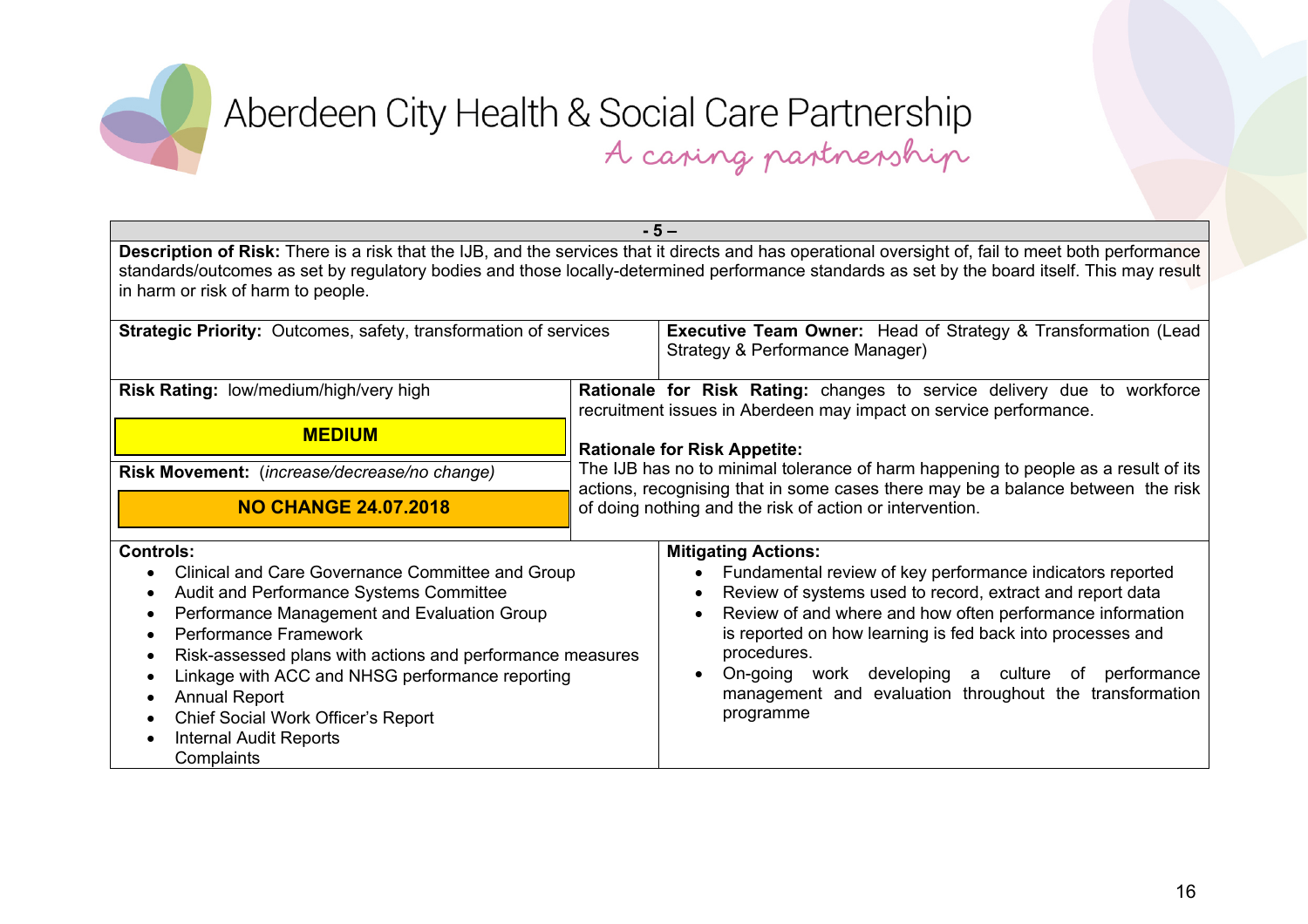

| <b>Assurances:</b><br>Joint meeting of IJB Chief Officer with two Partner Body Chief<br>$\bullet$<br>Executives.<br>Reports to Clinical and Care Governance Committee.<br>$\bullet$<br>Care Inspectorate Inspection reports<br>Contract review meetings.<br>External reviews of performance.<br>Benchmarking with other IJBs.                          | <b>Gaps in assurance:</b><br>Formal performance reporting process is evolving.<br>Audit & Performance Systems Committee meets regularly and<br>$\bullet$<br>is establishing reporting mechanisms<br>Intelligent Board performance model has been agreed and is<br>$\bullet$<br>being populated |
|--------------------------------------------------------------------------------------------------------------------------------------------------------------------------------------------------------------------------------------------------------------------------------------------------------------------------------------------------------|------------------------------------------------------------------------------------------------------------------------------------------------------------------------------------------------------------------------------------------------------------------------------------------------|
| <b>Current performance:</b><br>Performance reports submitted to IJB and Audit and<br>Performance Systems Committee.<br>Performance Management and Evaluation Group meeting<br>regularly.<br>Various Steering Groups for strategy<br>implementation<br>established and reviewing performance regularly.<br>Performance data discussed at team meetings. | <b>Comments:</b><br>Clinical and Care Governance Committee and Group have been<br>established and are meeting regularly<br>Establishing reporting and assurance mechanisms for hosted<br>$\bullet$<br>and commissioned services                                                                |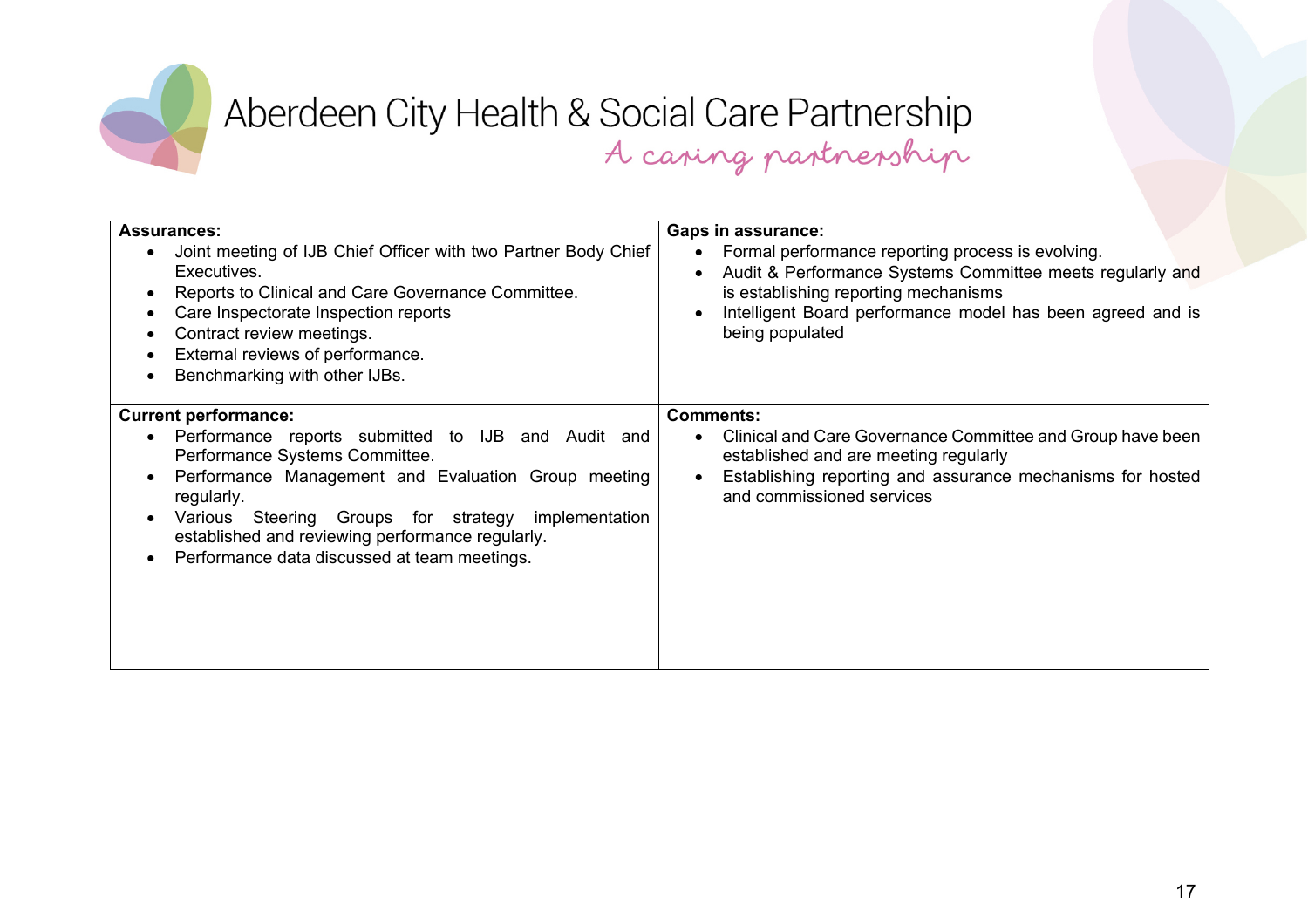

| $-6-$                                                                                                                                                                                                                              |                                                                                                                                                                                                                                                                                                                                                                                                                  |  |
|------------------------------------------------------------------------------------------------------------------------------------------------------------------------------------------------------------------------------------|------------------------------------------------------------------------------------------------------------------------------------------------------------------------------------------------------------------------------------------------------------------------------------------------------------------------------------------------------------------------------------------------------------------|--|
| Description of Risk: There is a risk of reputational damage to the IJB and its partner organisations resulting from complexity of function, decision<br>making, delegation and delivery of services across health and social care. |                                                                                                                                                                                                                                                                                                                                                                                                                  |  |
| <b>Strategic Priority: All</b>                                                                                                                                                                                                     | <b>Executive Team Owner: Chief Officer</b>                                                                                                                                                                                                                                                                                                                                                                       |  |
| Risk Rating: low/medium/high/very high                                                                                                                                                                                             | <b>Rationale for Risk Rating:</b>                                                                                                                                                                                                                                                                                                                                                                                |  |
| <b>Medium</b>                                                                                                                                                                                                                      | Governance processes are in place and have been tested since go live in<br>April 2017.                                                                                                                                                                                                                                                                                                                           |  |
| Risk Movement: (increase/decrease/no change)                                                                                                                                                                                       | Budget processes tested during approval of 2 <sup>nd</sup> budget, which was<br>approved.                                                                                                                                                                                                                                                                                                                        |  |
| No Change 24.07.2018                                                                                                                                                                                                               | <b>Rationale for Risk Appetite:</b><br>Willing to risk certain reputational damage if rationale for decision is sound.                                                                                                                                                                                                                                                                                           |  |
| <b>Controls:</b>                                                                                                                                                                                                                   | <b>Mitigating Actions:</b>                                                                                                                                                                                                                                                                                                                                                                                       |  |
| <b>Executive Management Team</b><br><b>IJB and its Committees</b><br>Operational management processes and reporting<br>Board escalation process                                                                                    | Clarity of roles<br>Staff and customer engagement - recent results from iMatter<br>survey alongside a well-establish Joint Staff Forum indicate high<br>levels of staff engagement.<br>Effective performance and risk management<br>To ensure that ACHSCP have a clear communication &<br>engagement strategy, and a clear policy for social media use, in<br>order to mitigate the risk of reputational damage. |  |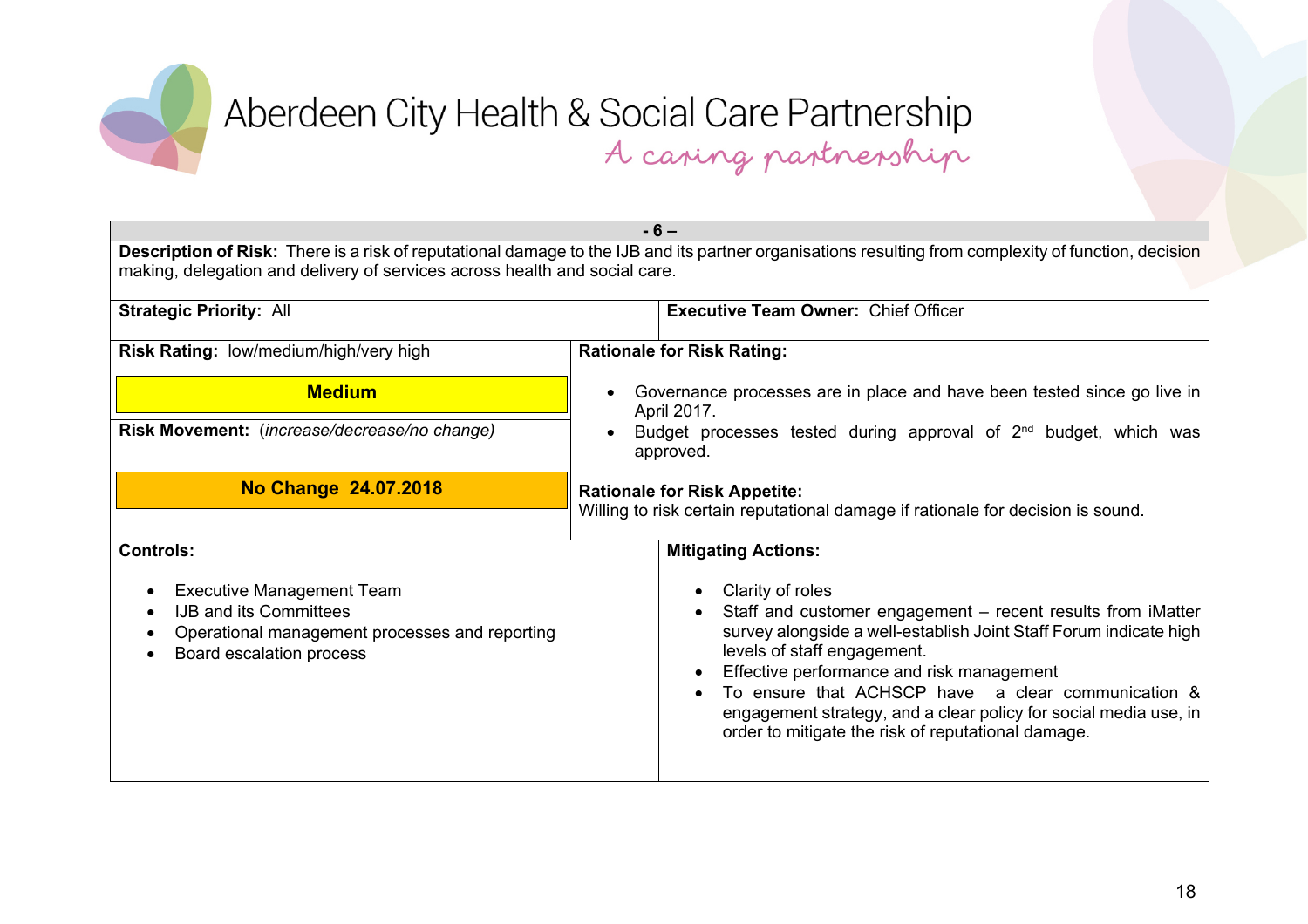

| <b>Assurances:</b><br>Role of the Chief Officer and Executive Team<br>Role of the Chief Finance Officer<br>Performance relationship with NHS and ACC Chief Executives<br>Communications plan / communications manager | <b>Gaps in assurance:</b><br>None known at this time                                                                                                                                                                                                                                                                                                                                                                                                                                                                                                                                                                  |
|-----------------------------------------------------------------------------------------------------------------------------------------------------------------------------------------------------------------------|-----------------------------------------------------------------------------------------------------------------------------------------------------------------------------------------------------------------------------------------------------------------------------------------------------------------------------------------------------------------------------------------------------------------------------------------------------------------------------------------------------------------------------------------------------------------------------------------------------------------------|
| <b>Current performance:</b><br>Communications officer in place to lead reputation management                                                                                                                          | <b>Comments:</b><br>Communications strategy and action plan in place and being led<br>by the HSCP's Communications Manager<br>Communication and Engagement Group in place comprising of<br>staff across the partnership supporting us in getting the<br>message right and appropriate<br>Locality leadership groups being established to build our<br>relationship with communities and stakeholders<br>Regular Chief Officer (CO) and Chief Executives (CEs) meeting<br>supports good communication flow across partners as does<br>CO's membership of the Corporate Management Teams of both<br><b>ACC and NHSG</b> |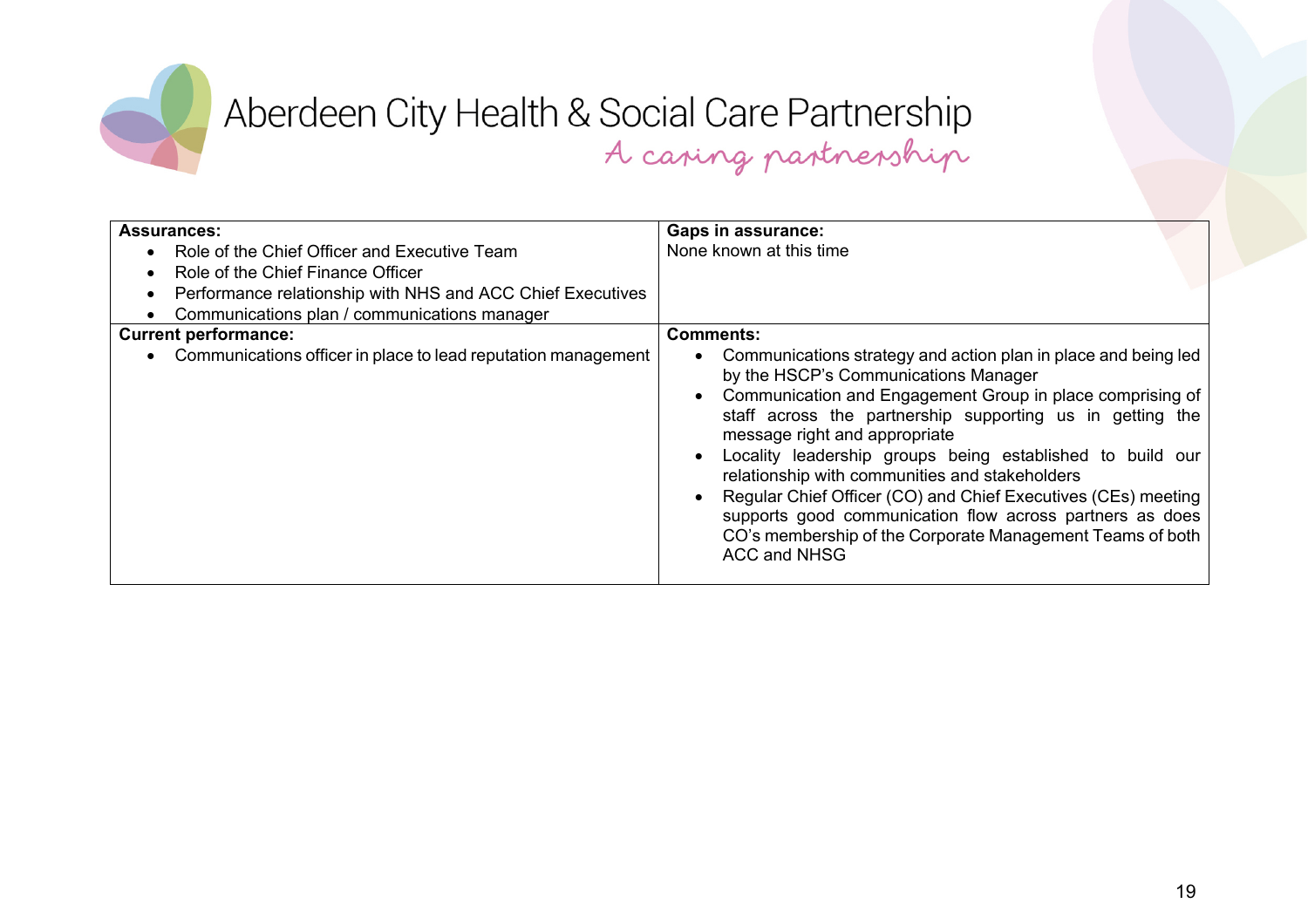

| $-7-$                                                                                                                                                                               |                                                                                                                                                                                                                                                                                                                                                     |  |
|-------------------------------------------------------------------------------------------------------------------------------------------------------------------------------------|-----------------------------------------------------------------------------------------------------------------------------------------------------------------------------------------------------------------------------------------------------------------------------------------------------------------------------------------------------|--|
| <b>Description of Risk:</b><br>& financial pressures.                                                                                                                               | Failure of the transformation to delivery sustainable systems change, which helps the IJB deliver its strategic priorities, in the face of demographic                                                                                                                                                                                              |  |
| <b>Strategic Priority: All</b>                                                                                                                                                      | <b>Executive Team Owner: Head of Strategy &amp; Transformation</b>                                                                                                                                                                                                                                                                                  |  |
| Risk Rating: low/medium/high/very high                                                                                                                                              | <b>Rationale for Risk Rating:</b>                                                                                                                                                                                                                                                                                                                   |  |
| <b>HIGH</b>                                                                                                                                                                         | Recognition of the known demographic curve & financial challenges, which<br>$\bullet$<br>mean existing capacity may struggle<br>This is the overall risk $-$ each of our transformation programme work<br>streams will also be risk assessed with some programmes being a higher<br>risk than others.                                               |  |
| Risk Movement: (increase/decrease/no change)                                                                                                                                        |                                                                                                                                                                                                                                                                                                                                                     |  |
| <b>NO CHANGE 24.07.2018</b>                                                                                                                                                         |                                                                                                                                                                                                                                                                                                                                                     |  |
|                                                                                                                                                                                     | <b>Rationale for Risk Appetite:</b><br>The IJB has some appetite for risk relating to testing change and being<br>innovative.<br>The IJB has no to minimal appetite for harm happening to people – however<br>this is balanced with a recognition of the risk of harm happening to people<br>in the future if no action or transformation is taken. |  |
| <b>Controls:</b>                                                                                                                                                                    | <b>Mitigating Actions:</b>                                                                                                                                                                                                                                                                                                                          |  |
| Transformation<br>Commissioning<br>Strategic<br>and<br>management and governance<br>Audit and Performance Systems Committee – quarterly reports to<br>provide assurance of progress | Programme management approach being taken in terms<br>programme<br>$\bullet$<br>of the transformation programme<br>Transformation team in place and all trained in Managing<br>$\bullet$<br>Successful Programmes methodology                                                                                                                       |  |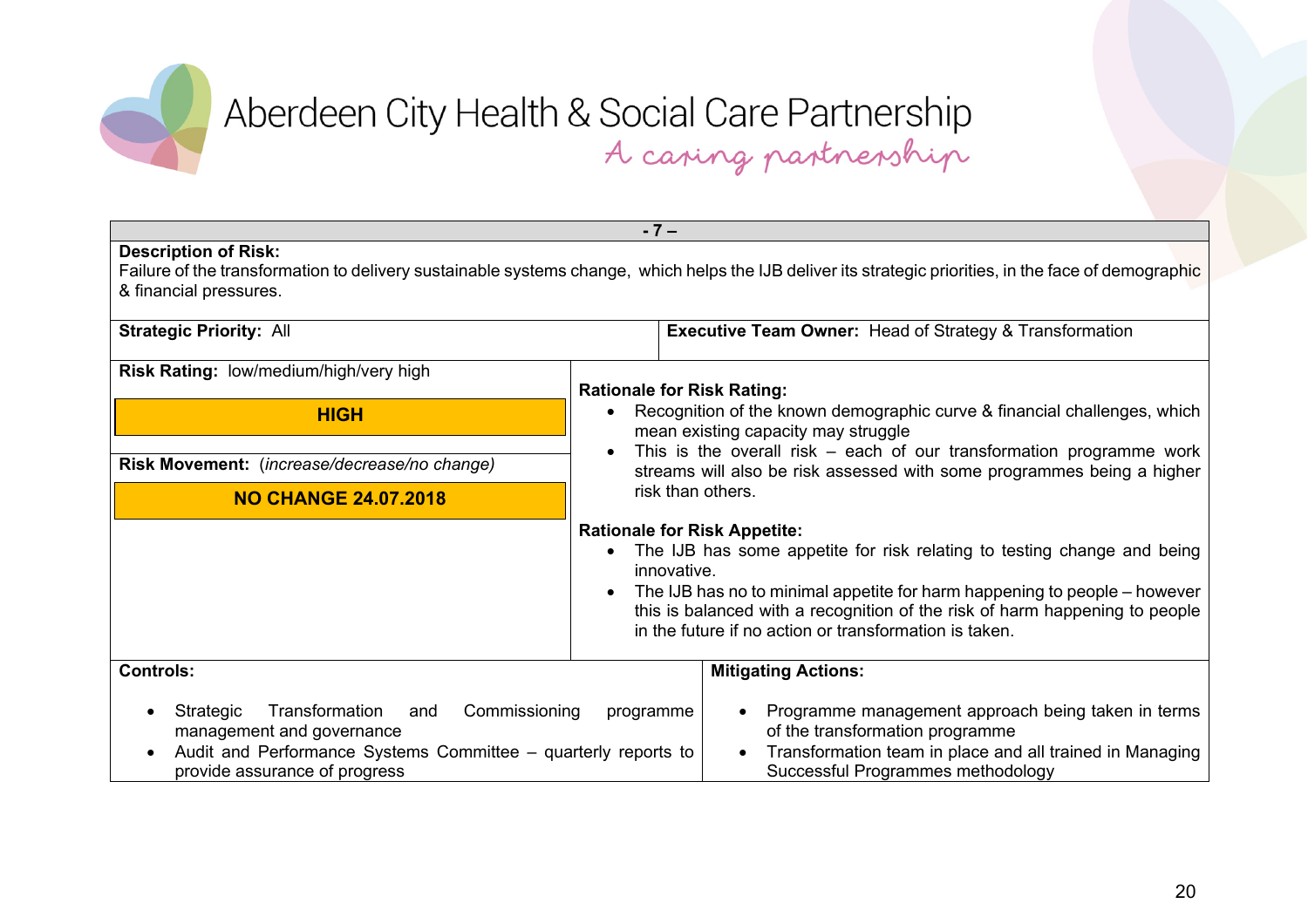

| Programme Board structure and Executive Programme board in<br>place<br><b>Transformation Plan</b>                                                                                                                                                                                                                                             | Regular reporting to Executive Programme Board and<br>$\bullet$<br>Portfolio Programme Boards<br>Regular reporting to Audit and Performance Systems<br>Committee and Integration Joint Board<br>Service Review process developed and being utilised in<br>operational services to support transformation and<br>continuous improvement on a service by service basis<br>Evaluation process in place to track delivery of change<br>and efficiencies<br>A review of the full transformation programme and<br>governance arrangements has taken place and improved<br>governance arrangements are now in place.<br>A number of plans and frameworks have been developed<br>to underpin our transformation activity across our wider<br>system including: Reimagining Primary and Community<br>Care Vision, Transformation Plan, Primary<br>Care<br>Improvement Plan, Action 15 Plan. |
|-----------------------------------------------------------------------------------------------------------------------------------------------------------------------------------------------------------------------------------------------------------------------------------------------------------------------------------------------|------------------------------------------------------------------------------------------------------------------------------------------------------------------------------------------------------------------------------------------------------------------------------------------------------------------------------------------------------------------------------------------------------------------------------------------------------------------------------------------------------------------------------------------------------------------------------------------------------------------------------------------------------------------------------------------------------------------------------------------------------------------------------------------------------------------------------------------------------------------------------------|
| <b>Assurances:</b>                                                                                                                                                                                                                                                                                                                            | <b>Gaps in assurance:</b>                                                                                                                                                                                                                                                                                                                                                                                                                                                                                                                                                                                                                                                                                                                                                                                                                                                          |
| <b>Executive Management and Committee Reporting</b><br>Robust Programme Management approach supporting by an<br>evaluation framework<br><b>IJB</b> oversight<br>Board escalation process<br>Internal Audit has undertaken a detailed audit of our transformation<br>programme. All recommendations from this audit have now been<br>actioned. | There is a gap in terms of the impact of transformation on<br>our budgets. Many of the benefits of our project relate to<br>early intervention and reducing hospital admissions,<br>neither of which provide earlier cashable savings. A range<br>of financial workstreams have been established to deliver<br>tangible cashable savings, however these are at an early<br>stage and have yet to deliver, and there is therefore a gap<br>in assurance in this area.                                                                                                                                                                                                                                                                                                                                                                                                               |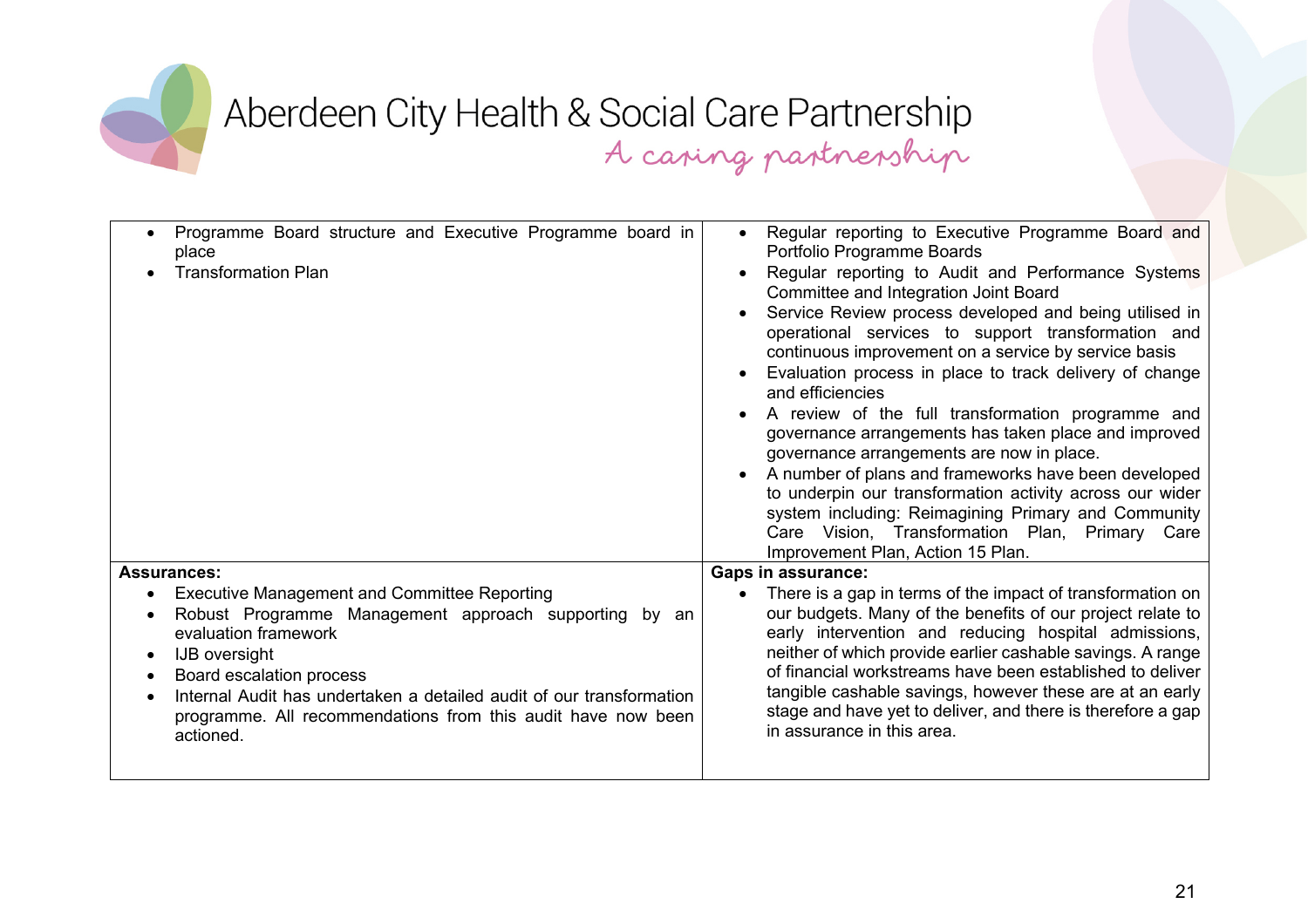

| <b>Current performance:</b><br>Demographic financial pressure is starting to materialise in some of<br>the IJB budgets.<br>The Strategy and Transformation Team is now established and<br>reviewing\supporting the transformation projects | <b>Comments:</b><br>Several projects are now in the deliver phase<br>Initial evaluation report is now available for West Visiting<br>Service and scaling plan is being developed |
|--------------------------------------------------------------------------------------------------------------------------------------------------------------------------------------------------------------------------------------------|----------------------------------------------------------------------------------------------------------------------------------------------------------------------------------|
|                                                                                                                                                                                                                                            |                                                                                                                                                                                  |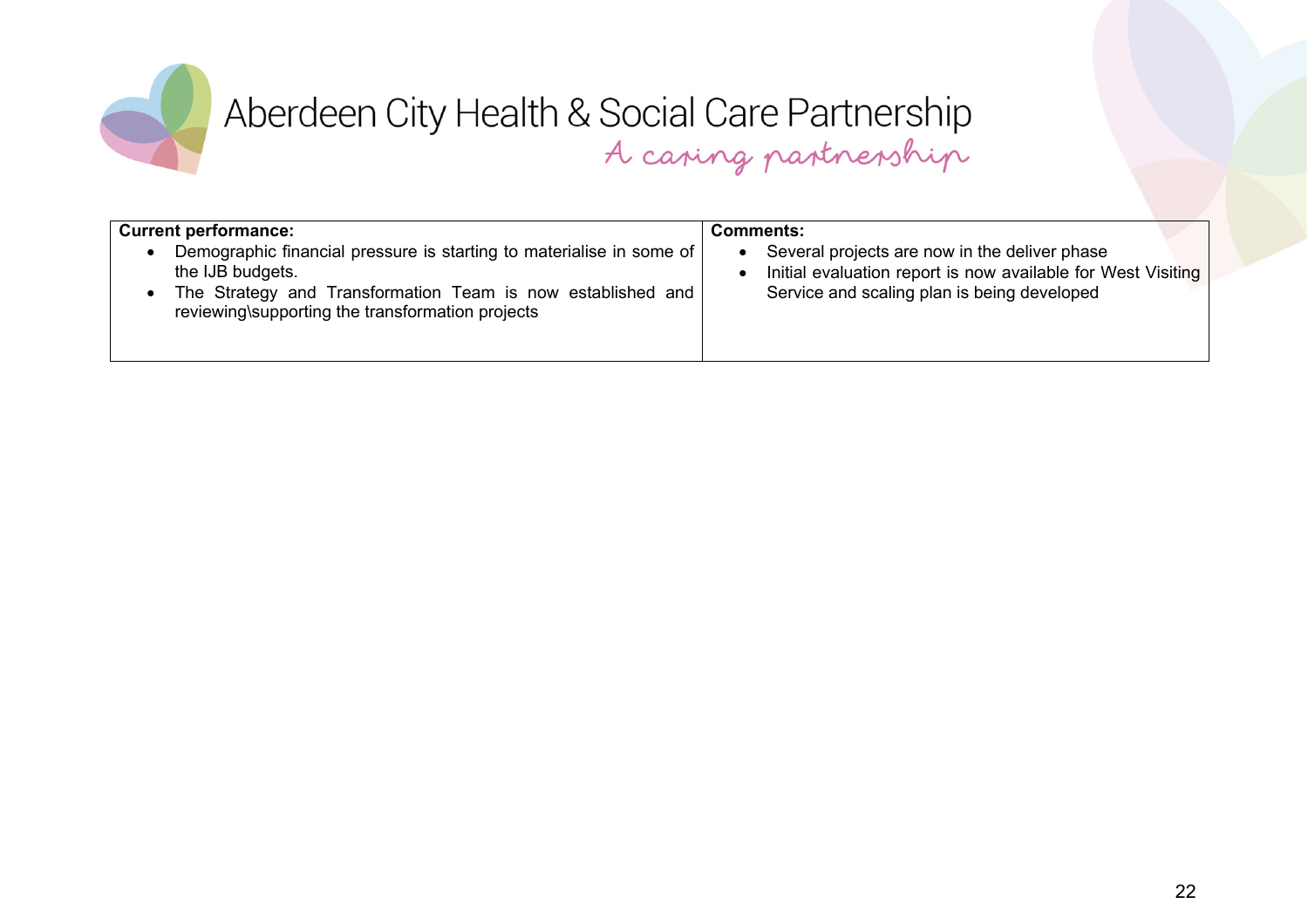

| $-8-$                                                                                                                                                                                                                                                                           |                                                                                                                                                                                                                                                                                                                                                                                                               |  |
|---------------------------------------------------------------------------------------------------------------------------------------------------------------------------------------------------------------------------------------------------------------------------------|---------------------------------------------------------------------------------------------------------------------------------------------------------------------------------------------------------------------------------------------------------------------------------------------------------------------------------------------------------------------------------------------------------------|--|
| <b>Description of Risk</b><br>There is a risk that the IJB does not maximise the opportunities offered by locality working                                                                                                                                                      |                                                                                                                                                                                                                                                                                                                                                                                                               |  |
| <b>Strategic Priority: All</b>                                                                                                                                                                                                                                                  | <b>Executive Team Owner: Chief Officer</b>                                                                                                                                                                                                                                                                                                                                                                    |  |
| Risk Rating: low/medium/high/very high                                                                                                                                                                                                                                          | <b>Rationale for Risk Rating:</b>                                                                                                                                                                                                                                                                                                                                                                             |  |
| <b>HIGH</b>                                                                                                                                                                                                                                                                     | All Head of Locality posts have now been recruited to and are in post.<br>Localities are in an early, developmental stage and currently require<br>strategic oversight so are included in this risk register. Once they are<br>operational, they will be removed from the strategic risk register as a stand-<br>alone item and will be included in the wider risk relating to transformation<br>$(risk 7)$ . |  |
| Risk Movement: (increase/decrease/no change)                                                                                                                                                                                                                                    |                                                                                                                                                                                                                                                                                                                                                                                                               |  |
| <b>INCREASE 24.07.2018</b>                                                                                                                                                                                                                                                      |                                                                                                                                                                                                                                                                                                                                                                                                               |  |
|                                                                                                                                                                                                                                                                                 | <b>Rationale for Risk Appetite:</b><br>The IJB has some appetite to risk in relation to testing innovation and change.<br>There is zero risk of financial failure or working out with statutory requirements of a<br>public body.                                                                                                                                                                             |  |
| <b>Controls:</b><br>Audit and Performance Systems Committee<br>Action plans as derived from the locality plans.<br><b>Locality Leadership Groups</b><br><b>Strategic Planning Group</b><br>Previous professional management structure maintaining safe<br>delivery of services. | <b>Mitigating Actions:</b><br>Heads of Locality recruited.<br>Continued broad engagement on locality working and requested<br>development of comprehensive communication plan                                                                                                                                                                                                                                 |  |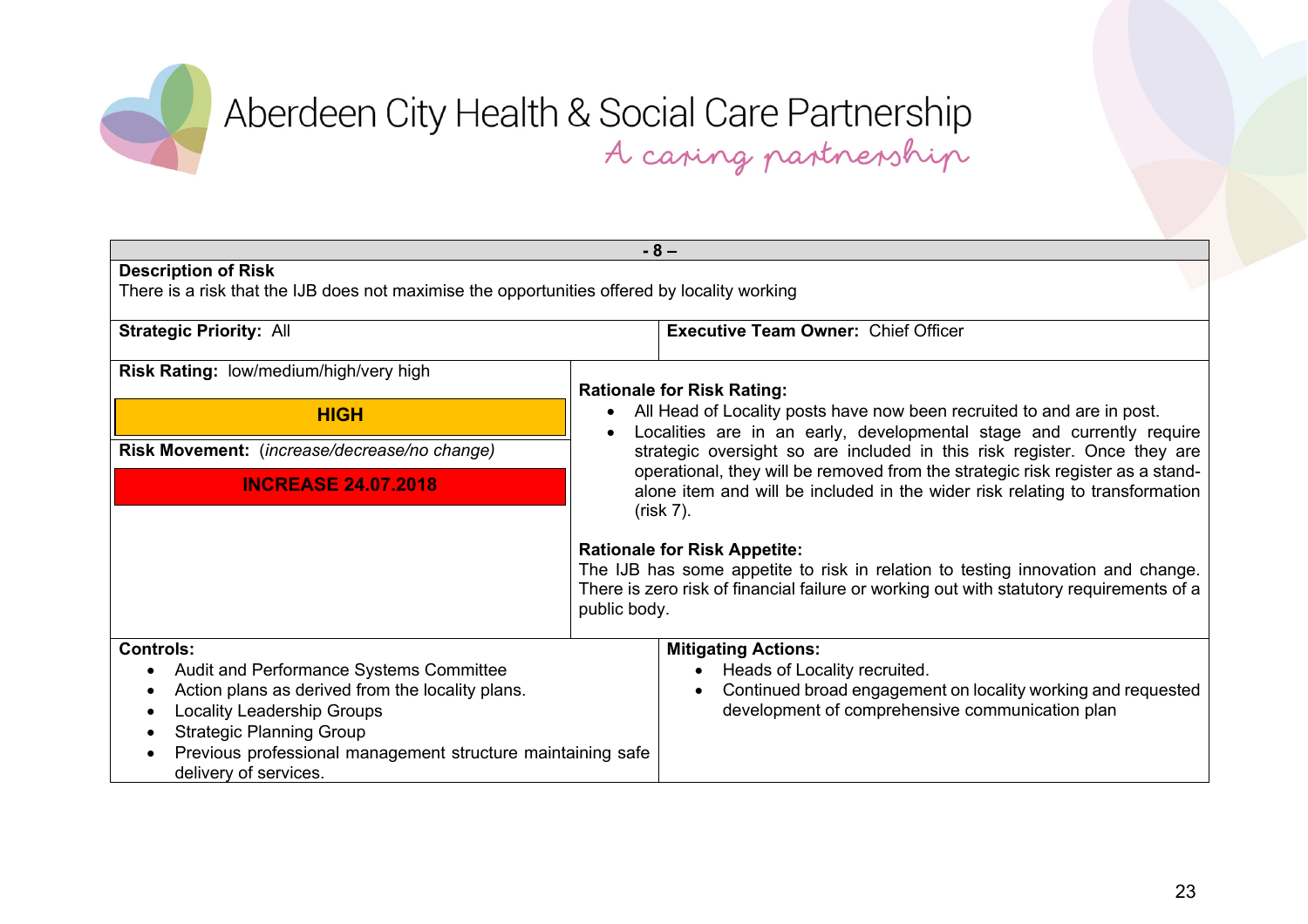

| <b>Assurances:</b>                                                                                                                                                                               | <b>Gaps in assurance</b>                                                                                                                                                                                                                                                                                                                                                                       |
|--------------------------------------------------------------------------------------------------------------------------------------------------------------------------------------------------|------------------------------------------------------------------------------------------------------------------------------------------------------------------------------------------------------------------------------------------------------------------------------------------------------------------------------------------------------------------------------------------------|
| <b>Strategic Planning Group</b>                                                                                                                                                                  | Progress of delivering locality plans.                                                                                                                                                                                                                                                                                                                                                         |
| Locality plans performance monitoring and review.                                                                                                                                                |                                                                                                                                                                                                                                                                                                                                                                                                |
| <b>Current performance:</b>                                                                                                                                                                      | <b>Comments:</b>                                                                                                                                                                                                                                                                                                                                                                               |
| All Heads of Locality now in post<br>Recruitment to further posts has been paused until the arrival of<br>the new Chief Officer. As such, recruitment to the Locality<br>Teams has been delayed. | Locality Leadership Groups meetings are being attended by<br><b>Heads of Locality</b><br>It was previously reported that the next level of the locality<br>structure was due to 'go live' in April 2018. However, there are<br>no longer clear timelines agreed.<br>Locality plans & profiles have been created for each of the<br>localities, approved by the IJB & published on the website. |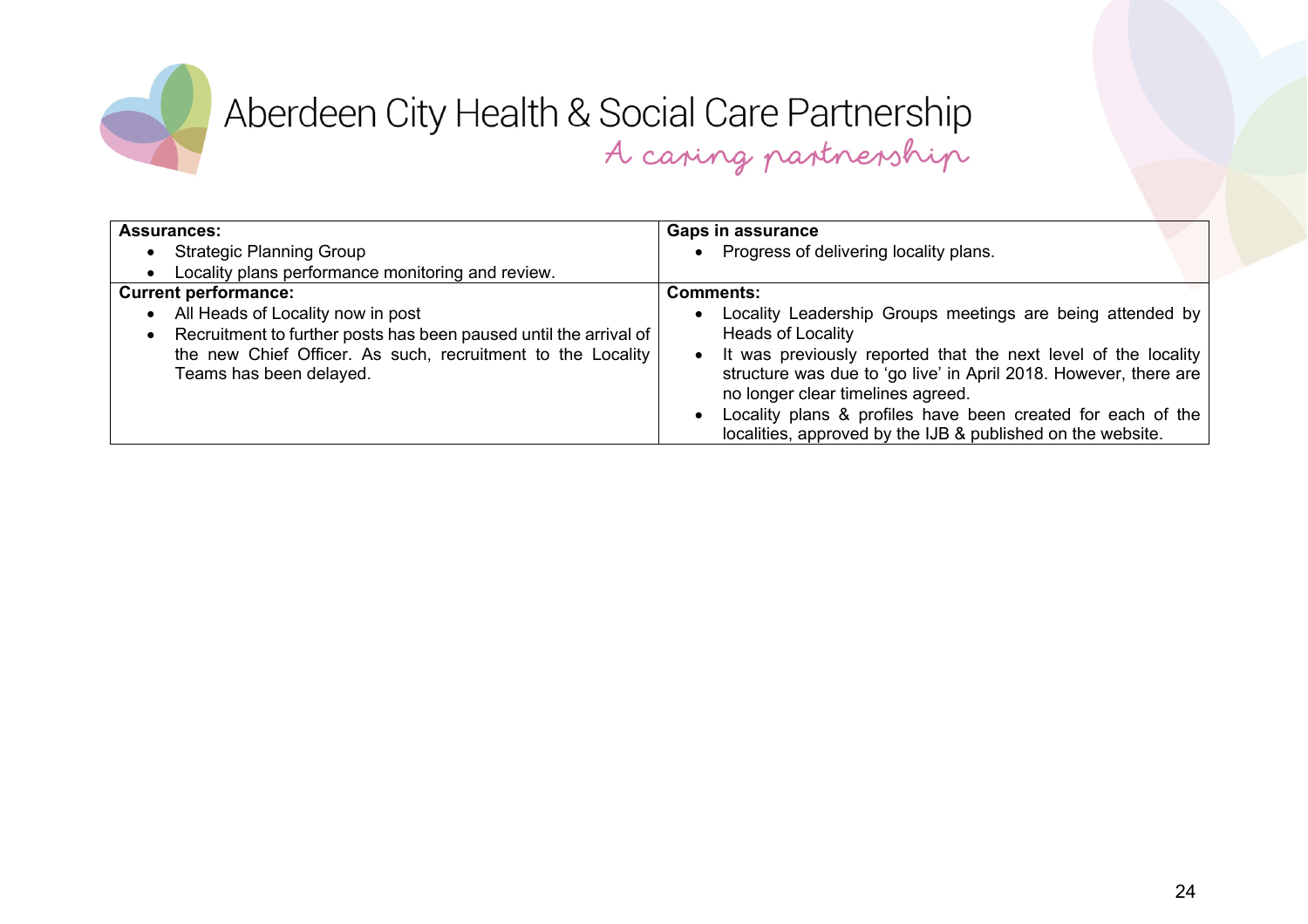

| $-9-$                                                                                                                                                                                       |                                                                                                                                                                                                                                |  |
|---------------------------------------------------------------------------------------------------------------------------------------------------------------------------------------------|--------------------------------------------------------------------------------------------------------------------------------------------------------------------------------------------------------------------------------|--|
| <b>Description of Risk:</b><br>There is a risk of failing to recruit and that workforce planning across the Partnership is not sophisticated enough to maintain future service<br>delivery. |                                                                                                                                                                                                                                |  |
| <b>Strategic Priority: All</b>                                                                                                                                                              | <b>Executive Team Owner: Chief Officer</b>                                                                                                                                                                                     |  |
| Risk Rating: low/medium/high/very high                                                                                                                                                      | <b>Rationale for Risk Rating:</b>                                                                                                                                                                                              |  |
| <b>HIGH</b>                                                                                                                                                                                 | The current staffing complement profile changes on an incremental basis                                                                                                                                                        |  |
| Risk Movement: (increase/decrease/no change)                                                                                                                                                | over time.                                                                                                                                                                                                                     |  |
| <b>NO CHANGE 24.07.2018</b>                                                                                                                                                                 | However the number of over 50s employed within the partnership (by NHSG<br>and ACC) is increasing.<br>Current vacancy levels and delays in recruitment across ACHSCP services.                                                 |  |
|                                                                                                                                                                                             | <b>Rationale for Risk Appetite:</b>                                                                                                                                                                                            |  |
|                                                                                                                                                                                             | Risk should be able to be managed with the adoption of workforce planning<br>structures and processes                                                                                                                          |  |
| <b>Controls:</b><br>Clinical & Care Governance committee reviews operational risk<br>around staffing numbers                                                                                | <b>Mitigating Actions:</b><br>Requested reference to regional approaches<br>Consideration of engaging with schools/college/universities<br>Use commissioning to encourage training of staff<br>Development of a workforce plan |  |